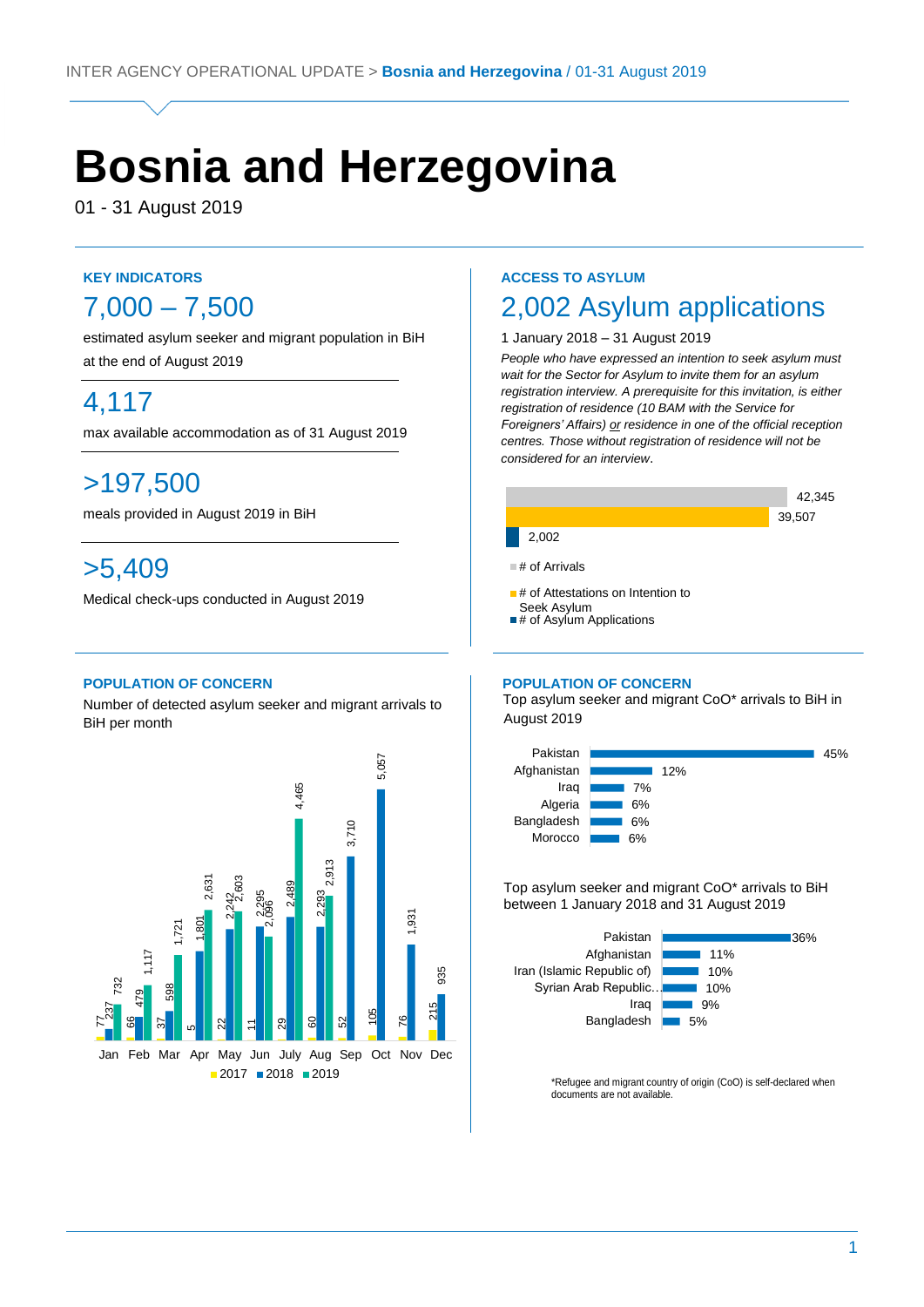# Priorities and key gaps

# **Shelter:**

- Continue to advocate for the relocation of migrants, asylum seekers, and refugees from the Vučjak location to appropriate reception centres.
- There is an urgent need for relevant authorities to identify additional sites for accommodation solutions, including including for single males and protection-sensitive accommodation for vulnerable groups, in particular UASC, LGBTI, survivors and those at risk of GBV.
- Contingency plan and prepare to collectively and rapidly deploy staff and resources once new accommodation sites are identified.
- Advocate for streamlined and accelerated referral mechanisms to both the Delijaš Asylum Centre (AC) and the Salakovac Refugee Reception Centre (RRC) with the Ministry of Security (MoS).
- Advocate for the Salakovac RCC to not only admit asylum seekers but also those with valid attestations.
- Resolve electricity supply issues at Bira TRC.

# **Protection:**

### **International protection, documentation, and free legal aid**

- Advocate for effective identification and referral of asylum-seekers by the Croatian border authorities, in-line with international standards on refugee law
- Advocate for improved migration management respecting all international and national human rights standards.
- Enable the reporting and filing of complaints by refugees and migrants who suffer pushbacks and mistreatment.
- Improve access to fair and efficient asylum procedures through a range of advocacy measures.
- Facilitate access to legal pathways and durable solutions for refugees, asylum seekers, and migrants.
- Increase the availability of and access to information on assistance and the asylum procedure in languages used by migrants, asylum seekers, and refugees.

# **Protection environment and protection services inside TRCs**

- Establish pre-registration area with designated zone for vulnerable categories in all Temporary Reception Centres (TRC).
- Increase the number of cultural mediators/interpreters/translators to support actors in their work and facilitate migrant, asylum seeker, and refugee access to information and services; include more women mediators/interpreters.
- Scale-up and ensure the provision of psychosocial support at all locations for all groups.
- Seek and implement solutions to limit the unauthorized entrance of unregistered people into the TRCs.

# **Protection environment outside TRCs and protection outreach**

■ Continue to advocate for the restoration of freedom of movement of migrants, asylum seekers, and refugees both within and to Una-Sana Canton (USC).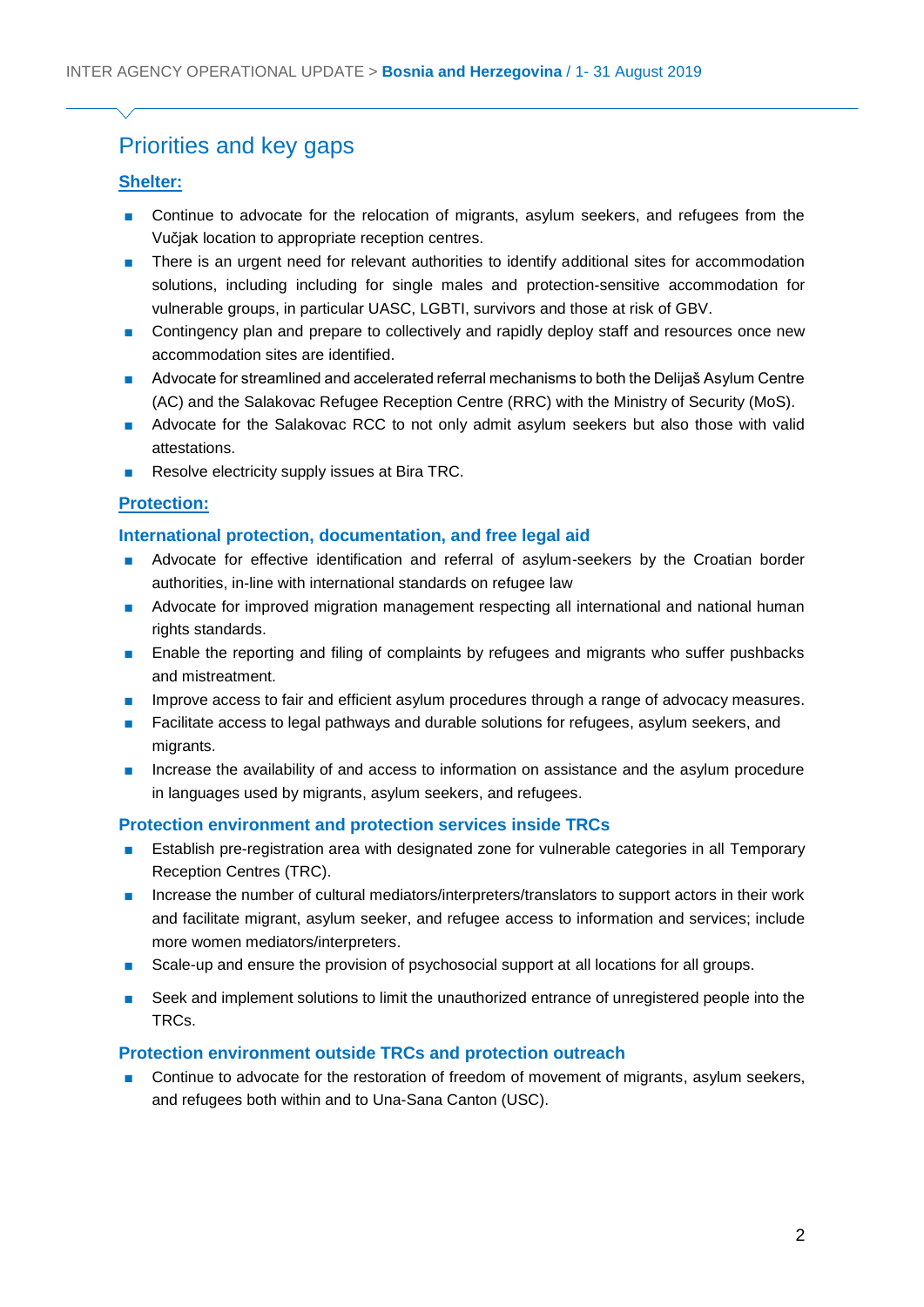- Increase outreach activities and services to ensure an enhanced protection environment and humanitarian assistance for those outside of reception centres and for those denied entry into USC and in other parts of the country.
- Reinforce referral and case management mechanisms for protection services for migrants, asylum seekers, and refugees residing outside of TRCs.
- Continually map locations where migrants, asylum seekers, and refugees congregate outside of TRCs to better understand their extent, their needs, and to support protection outreach and the provision of humanitarian assistance.
- Establish mechanisms for the provision of urgent humanitarian support such as food, water, and first aid - to migrants, asylum seekers, and refugees in transit in BiH.

### **Child protection**

- Advocate and work with CSWs for solutions to foster families for UASC and use of available accommodation facilities for care of UASC nationals.
- Capacitate CSWs to conduct best interests assessment/BIA and best interest determination/BID of refugee and asylum-seeker children.
- Ensure access of UASC to education, recreational activities, language and psychosocial support and legal aid and information.
- Establish common agreement on procedures for accommodating UASC in the Miral TRC. Enhance reception capacities for UASC at the Miral TRC, including the provision of basic services, a designated zone, and regularly register UASC on the site to ensure access to these basic services and protection.
- Seek and implement solutions to better cope with the high number of arrivals of UASC and the high turnover of this category.
- Ensure the presence of child protection mobile teams at points of entry into to USC.
- Strengthen outreach work by deploying additional workforce to support the work of the Centres for Social Work (CSW).
- Develop tools and build the capacity of the SFA to properly identify UASC/conduct age assessments and foster cooperation between the SFA and CSW to improve UASC identification.
- Seek and implement a solution vis-à-vis the increased number of 'fake male families' with at least one minor who is instrumentalized for favourable accommodation.

# **Extremely vulnerable individuals and GBV prevention and response**

- Follow-up on the implementation of recently conducted gender based violence (GBV) safety audits in the Sedra and Borići TRCs and conduct GBV safety audits in the Bira TRC.
- Further coordinate GBV prevention and response by prioritizing inter-agency GBV case management, requiring updated referral pathways and the utilization of available GBV services inside of and outside of TRCs.
- Assist the Federation of BiH Ministry of Health (MoH) and the USC MoH and Social Policy to strengthen healthcare professional preparedness vis-à-vis the revision and implementation of the upcoming protocol on Clinical Management of Rape (CMR) for USC.
- Continue to collect and analyse input on prevention of sexual exploitation and abuse (PSEA) and GBV training needs, gather and distribute online training links on PSEA and GBV, and coordinate the organization of trainings.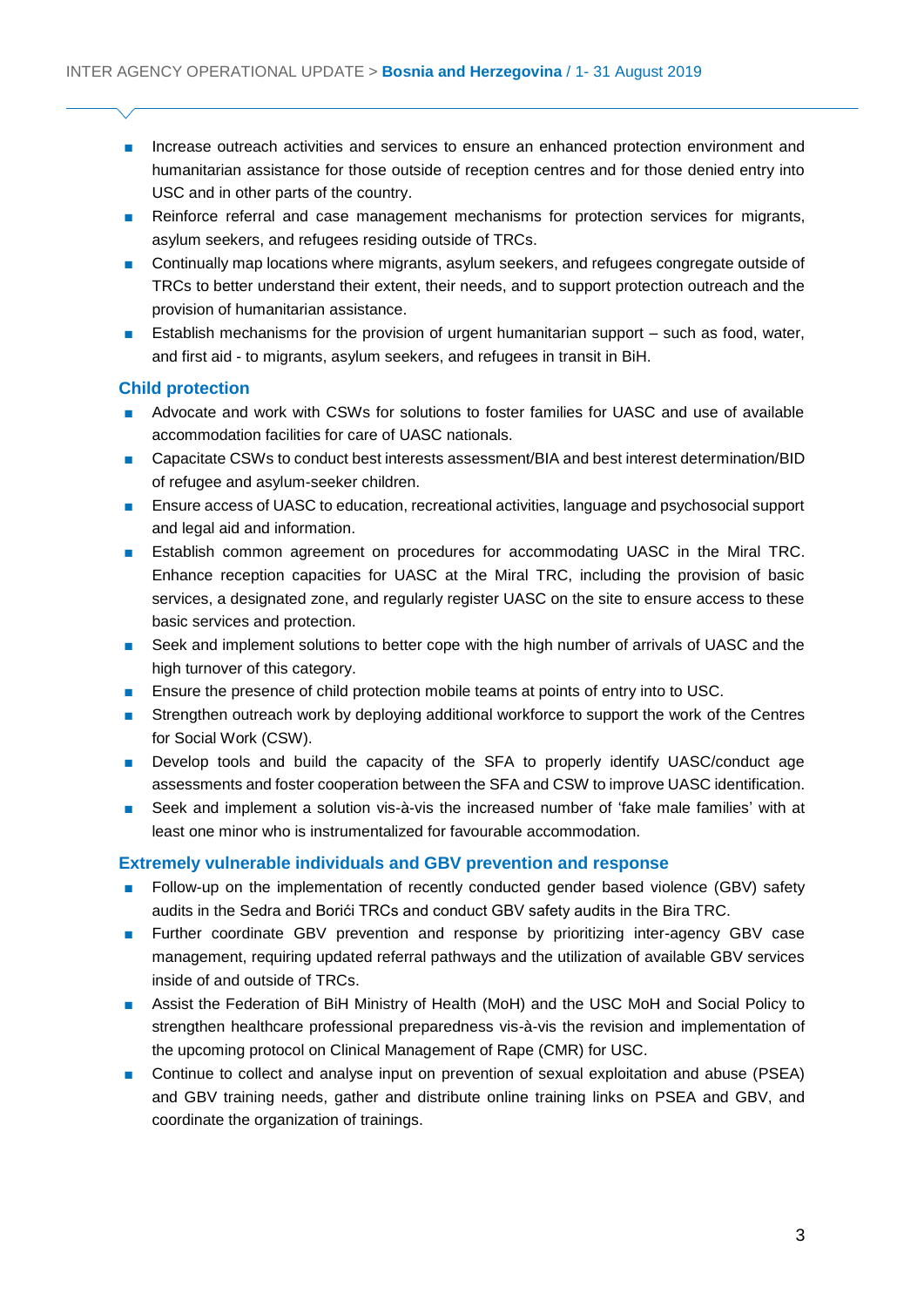■ Assist members of the GBV Working Group (WG) to adapt international tools for recording, storage, and exchange of information among key humanitarian services using elements of the GBV Information Management System (IMS).

# **Health:**

# **Primary and Secondary Healthcare**

- Establish referral mechanisms for healthcare services for migrants, asylum seekers, and refugees outside of TRCs and ensure solutions are in place for the provision of healthcare to all, irrespective of legal status – a specific solution needs to be found for those who take measures to minimize their visibility.
- Provide support to first aid provision to relieve pressure on medical teams and to provide at least basic care on the weekends.
- Streamline and coordinate the approach for dealing with complex health cases joint collaboration should be strengthened in seeking solutions.
- Provide support to healthcare institutions in Cantons outside of USC, Herzegovina-Neretva Canton (HNC), and Sarajevo Canton (SC) that are beginning to engage in the response.
- Increase and improve quarantine capacities and procedures and develop a related standard operating procedure (SOP).
- Increase capacities to monitor and ensure that migrants, asylum seekers, and refugees under quarantine adhere to the recommendations of medical personnel.
- Raise awareness about personal hygiene and overall sanitation in TRCs; increase adherence to protocols in order to avoid larger health care concern and act in line with cost-effectiveness.

### **Mental Healthcare Services**

■ Seek solutions to address gaps in the provision and availability of services for patients with mental health problems and rehabilitation therapy and treatment for substance users.

### **Paediatric Healthcare**

- Ensure high-quality primary healthcare and dentistry for migrant, asylum seeker, and refugee children (access to paediatricians/nurses specialised in child healthcare/development).
- Seek resources to ensure that all new-born migrant, asylum seeker, and refugee children have access to full a vaccination programme, as well as that all children have access to regular vaccination according to the national vaccination schedule.
- Continue to raise awareness of the importance of immunization among parents and the community.
- Increase and improve quarantine space for UASC and families with children and develop an SOP for quarantine, especially as it is a precondition for entry to reception facilities.
- Ensure medical examinations (laboratory analysis and microbiology tests of various specimen) for primary school children prior school enrolment.

### **Sexual and Reproductive Healthcare**

- Improve access to sexual and reproductive health (SRH) services.
- Continuous sensitization of humanitarian staff and training in survivor centred GBV response and SEA principles.
- Ensure use of the SOP for Multi-sectoral Coordination, Prevention, and Provision of Services to Survivors of Gender Based Violence in Emergencies (GBViE) in USC.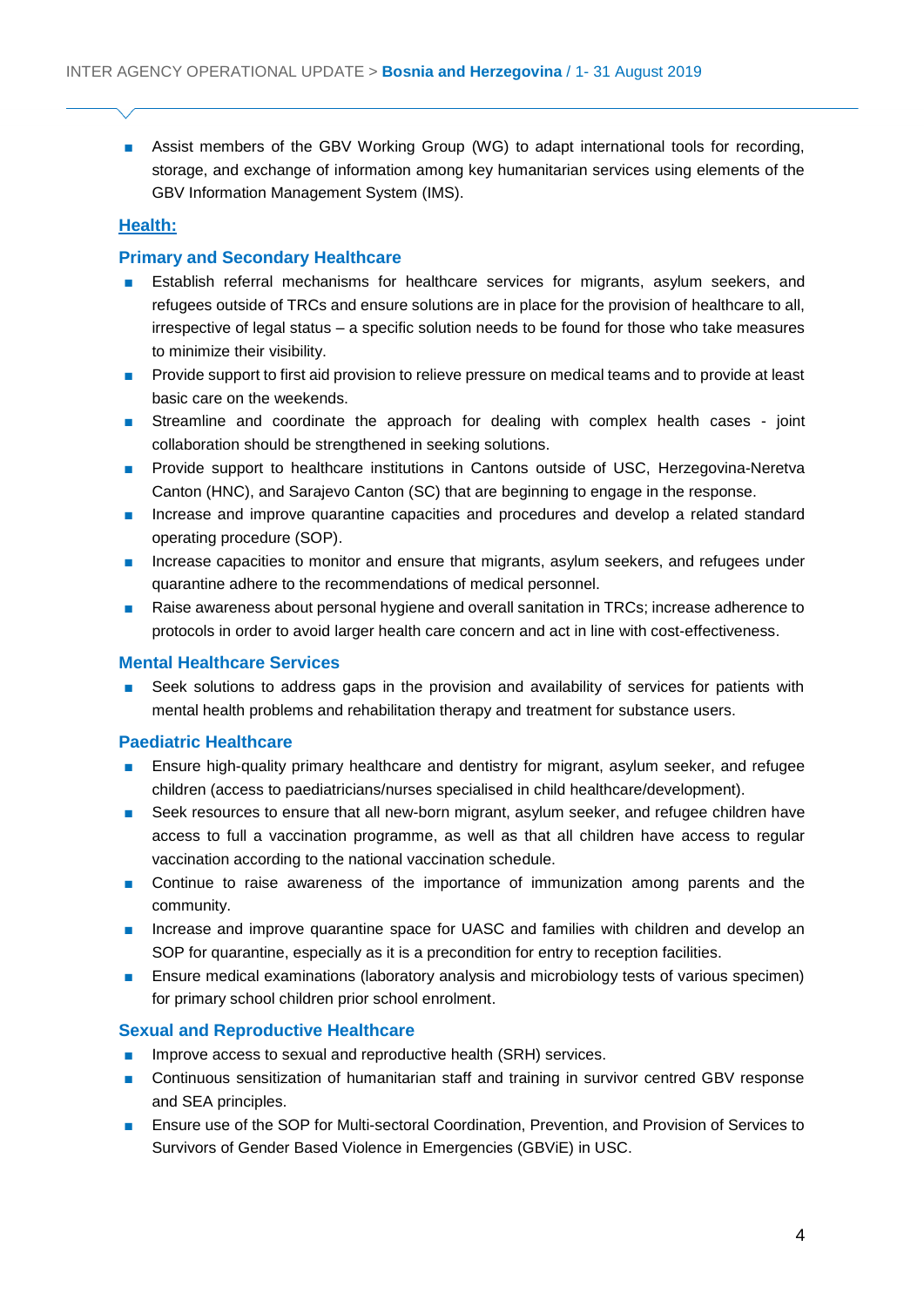■ Assist MoH FBiH and the MoH and Social Policy of USC in strengthening preparedness of healthcare professionals in revision and implementation of upcoming protocol on CMR for USC.

# **NFI:**

- Make additional NFIs available to meet the needs of the increased number of migrants, asylum seekers, and refugees, especially for those treated for scabies and in need of clothing.
- Ensure that winterized NFIs are available for the coming autumn/winter season.

# **WASH:**

- Increase the availability of WASH services to those residing outside of TRCs.
- Seek and implement solutions to reduce damage caused by migrants, asylum seekers, and refugees to WASH facilities in the Miral and Bira TRCs.
- Ensure sufficient hot water in the Sedra and Bira TRCs.

### **Food:**

- Improve the system of complementary nutrition for young children and pregnant and lactating women in the TRCs accommodating families and children.
- Improve communication between health actors and the Red Cross to ensure that doctors' prescriptions of special dietary requirements can be followed in a timely manner.

# **Education and Leisure:**

- Intensify efforts to integrate primary-school age UASC into formal education.
- Ensure that all children older than 15 have access to high school education and learning.
- Advocate for approval from the government of HNC for asylum seeker children to access primary education and ensure school-age children in the Salakovac RRC are enrolled in the public education system. (Approval by the cantonal government for this is pending.)
- Advocate in lieu of access to formal education, for the approval for children to access structured, non-formal education in the Salakovac RRC to provide them with opportunities to learn different life skills (for example, to organize science, technology, engineering and mathematics education for children of primary school age).

# **Durable solutions and social cohesion:**

- Advocate for and support the authorities to plan and implement holistic policies and programmes directed at the local integration of persons granted international protection in BiH.
- Seek additional funding to properly support initiatives aimed at promoting social cohesion and interactions between migrants, asylum seekers, refugees, and the local population in host communities, especially for initiatives engaging single men.

# **Security and safety:**

Take measures to improve the security situation in and around the Miral and Bira TRCs including through non-security and preventative measures, such as leisure activities, psychosocial support etc. as currently capacities only allow for limited services.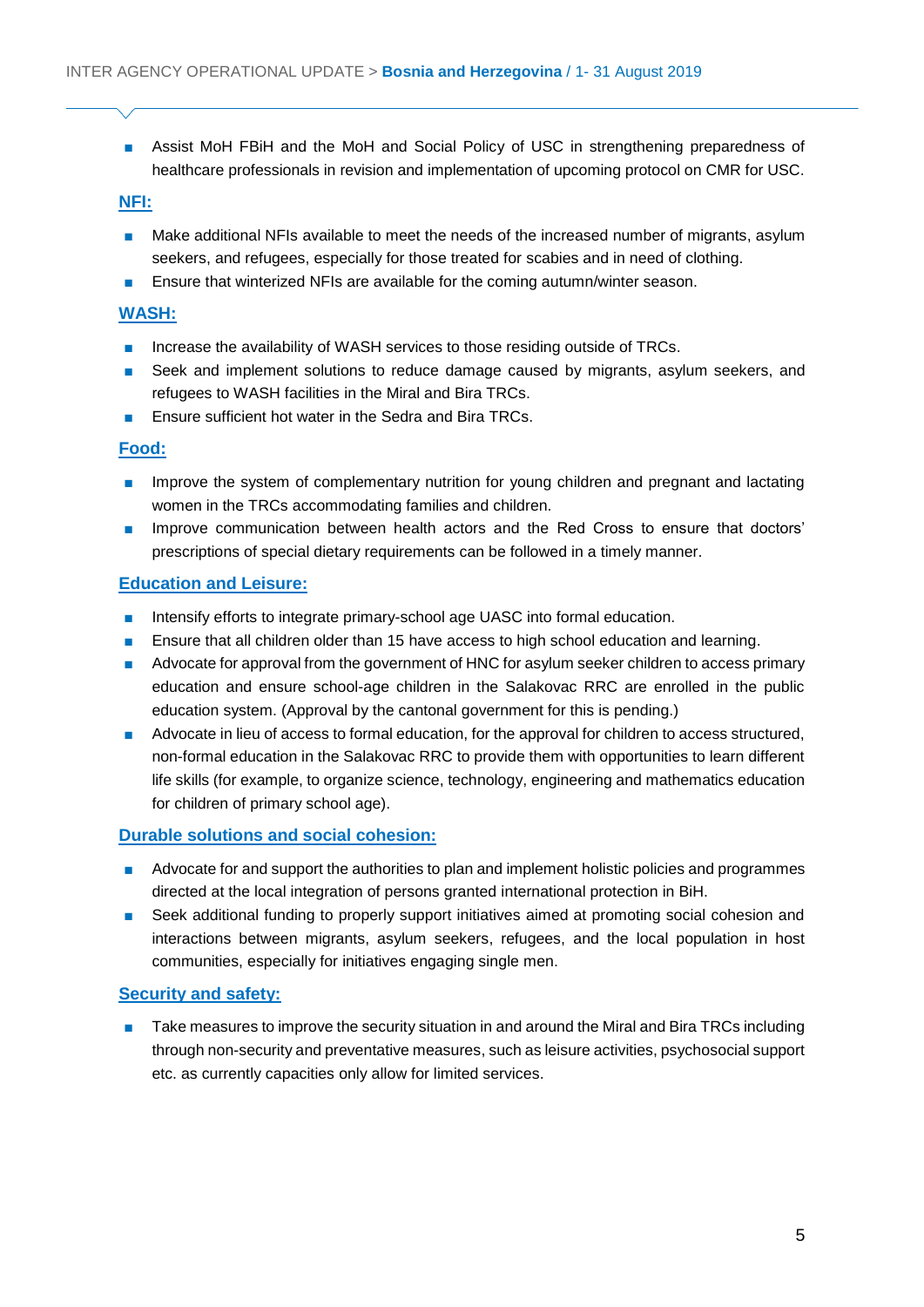# Key Updates and Operational Context by Sector

# **Population:**

The authorities in Bosnia and Herzegovina (BiH) detected the arrival of 42,345 migrants, asylum seekers, and refugees to the country between 1 January 2018 and 31 August 2019 – an average of over 2,000 per month. Arrivals in August 2019 were higher than June 2019. The majority continue to arrive overland in an irregular manner (i.e. at non-official border crossings) at a number of entry points. It is estimated that between 7,000 and 7,500 migrants, asylum seekers, and refugees remain in BiH in need of a range humanitarian assistance at various locations, especially in Sarajevo and USC. The latter location continues to be linked to attempts to enter Croatia and the European Union. Migrants, asylum seekers, and refugees in transit and in other parts of BiH and are also in need of humanitarian support. More detailed population estimates with age, gender, and location information are available in the 3W table at the end of this document.

In August 2019, the largest declared Country of Origin (CoO) among newly arriving migrants and asylum seekers was Pakistan (45 per cent), followed by Afghanistan (12 per cent), Iraq (7 per cent), Algeria (six per cent), Bangladesh (six per cent), and Morocco (six per cent). The composition of arrivals – according to declared CoO – varies over time, as shown in the below chart.





### **CCCM**

IOM Centre Managers or camp coordination and camp management (CCCM) support staff led CCCM meetings in the Bira, Borići, Miral, Sedra, and Ušivak TRCs. House rules and inter-agency complaint and feedback mechanisms are in place in all TRCs and continue to be improved and amended together with partner agencies.

Community Feedback Committees have been established in all TRCs, with representation of IOM CCCM staff, partner agencies, and the centre population, responsible for regular review and followup on feedback received.

Community Representative Councils are also established in all TRCs with the main nationalities represented. These councils regularly participate in community meetings organized by IOM with partner agencies, serving as a platform for the discussion of centre issues, for dialogue between the centre population and the centre management, and for conflict prevention and resolution. Meetings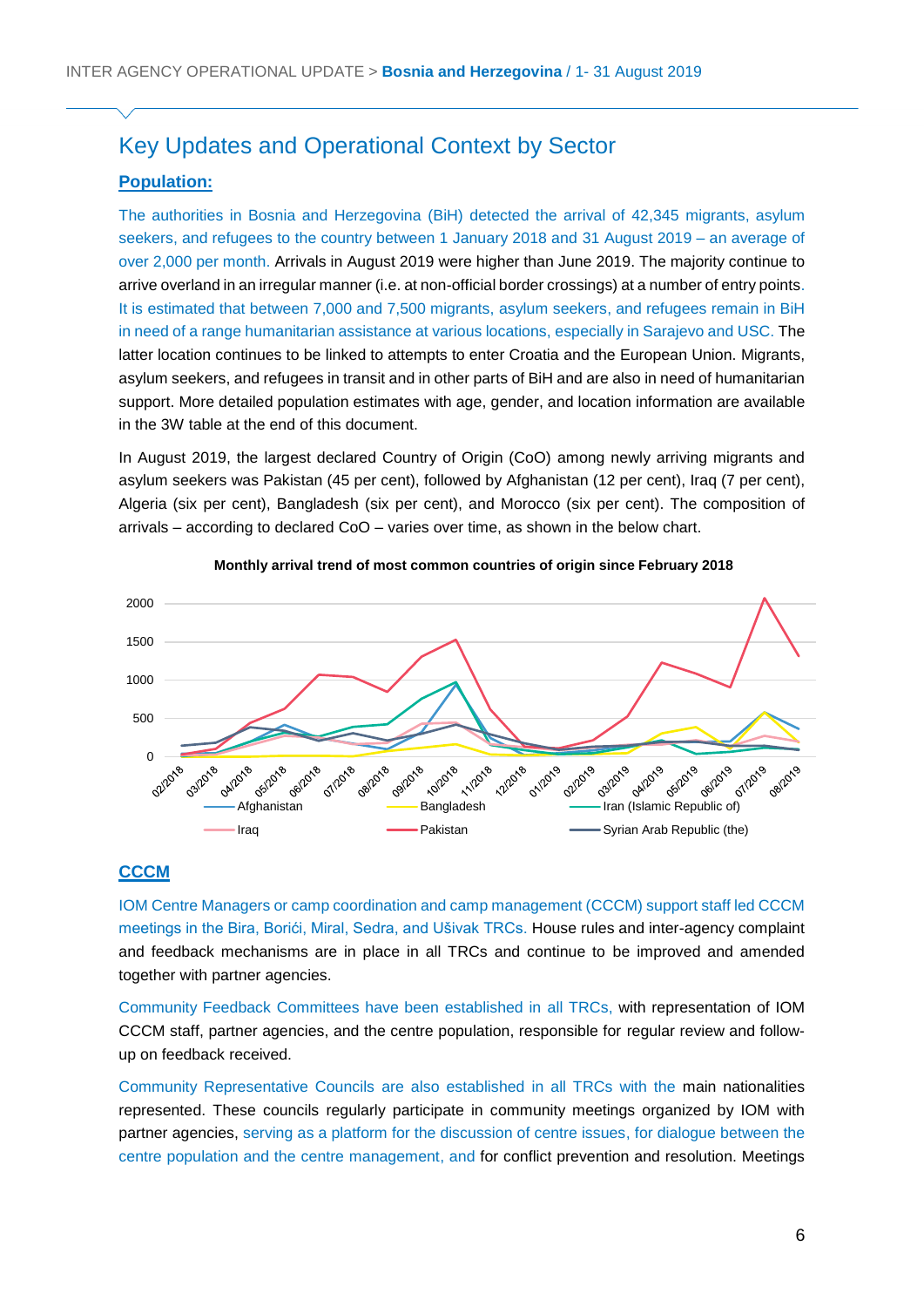are typically organized on a weekly basis. In August, however, many community leaders were absent from the centres, having left for the "Game". For this reason, only one meeting in the Sedra TRC took place in August.

IOM has also established info-desks in the Sedra, Bira, Borići, and Ušivak TRCs, while in Miral TRC an area of the registration container is currently used as info-desk. These function as points where the centre populations can access information about available assistance and protection services within and outside of the TRCs and ask questions, submit feedback and complaints, or report incidents. They are also a platform used by IOM TRC management and other partner agencies to communicate and share information and updates with the TRC populations.

IOM conducts comprehensive beneficiary satisfaction surveys on a monthly basis<sup>1</sup>. For the August/September round of surveys, 92 people were surveyed across the five TRCs, and an overview of their responses, satisfaction levels and major concerns highlighted was shared with IOM staff and

partners operating in the centres. When it comes to CCCM and Community Engagement, 62% of the respondents stated being aware of the mechanisms in place in their centre to report cases in which they were victims or witnesses of any form of violence, exploitation or abuse, , and 75% of those who had used these mechanisms responded that they feel like their complaints were heard.

#### **Accommodation/Shelter**

 $\overline{a}$ 



The UN Country Team continues to consider the Vučjak location inadequate vis-à-vis the reception of migrants and asylum seekers and calls for the authorities to immediately cease relocations to this site and to allow migrants and asylum seekers already relocated to this site to return. Vučjak poses very significant health and safety risks and is not equipped to accommodate migrants and asylum seekers in accordance with international standards.

As of 31 August, the maximum available capacity across eight formal and informal centres in BiH (USC, Sarajevo Canton, and HNC) was 4,117, not including safe accommodation made available to a limited number of particularly vulnerable cases or spaces in the Immigration Centre. The approved capacity limit of 3,200 migrants and asylum seekers in USC remained unchanged, effectively reducing the overall capacity in the country and in USC – for example the Bira TRC has a maximum

*<sup>1</sup> Data for the monthly reports are based on data from the 20th of the previous month to the 20th of that month approximately.*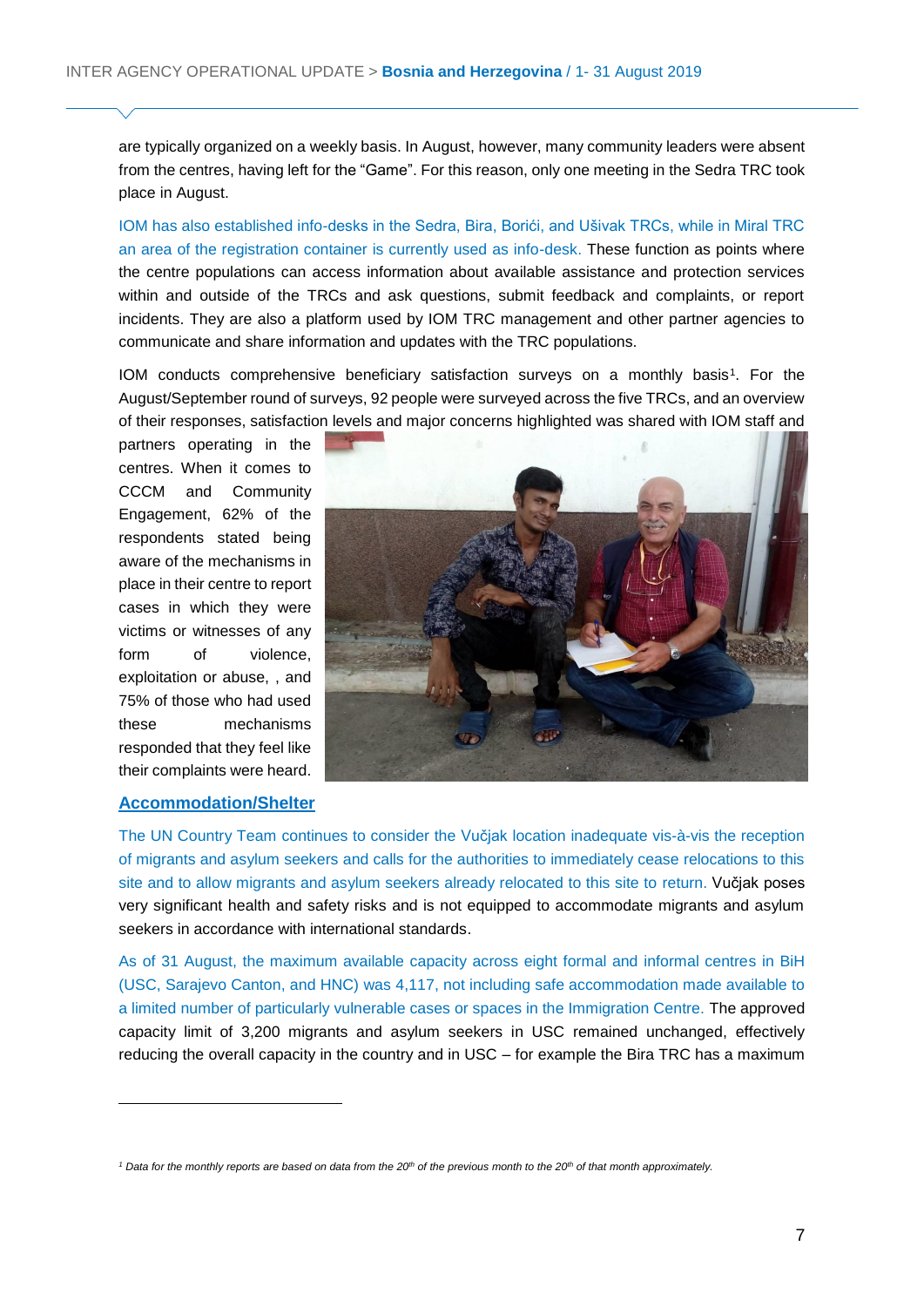approved capacity of 1,500 beds, but could potentially host up to 2,000 people. . The situation remained unchanged with regards to the large number of families with children and UASC arriving to the TRCs in August, some of whom could not be accommodated. At the same time, the Delijaš Asylum Centre with a capacity of 154 persons, hosted only 23 persons, and Salakovac Refugee



**In-the-country presence of asylum seekers, refugees and migrants in BiH since January 2019**

Reception Centre, with a capacity of 213 persons, hosted only 58, once again highlighting the need for additional protection-sensitive accommodation capacity appropriate for these groups.

Given the discrepancy between suitable accommodation and the population in-country, an unidentified number of migrants, asylum seekers, and refugees are privately accommodated, sleeping rough, or squatting, primarily in Sarajevo and USC.

UNHCR, UNICEF, DRC, and Save the Children, in collaboration with other actors on the ground, work to identify, profile, and prioritize cases for referral to appropriate spaces, as available. In August, the relocation of families accommodated in the Bira TRC to the Borići and Sedra TRCs (where the overall protection environment and services are more appropriate) continued.

The TRCs continued to see a high turnover rate in August, related to the number of arrivals as well as attempts at onward movement. Allocating vacated spaces remained a challenge as most people do not announce their departure, leaving it unclear if a given space is available for reallocation. Moreover, in August, IOM continued to receive a high number of requests from the SFA for IOM to transport people back to the TRCs in USC following failed attempts to cross the border (taking up a significant share of IOM centre staff time to the detriment of their presence in the TRCs).

#### **The below accommodation and shelter were available in BiH in August:**

#### **Sarajevo Canton**

**The Ušivak TRC (opened in October 2018),** in Hadžići Municipality, is a mixed profile centre, predominantly for single men, but also for families and vulnerable migrants, asylum seekers, and refugees. The centre is managed by the SFA, with support provided by IOM who oversees the daily running of the centre in coordination with partners providing other services. IOM CCCM staff and security personnel are present 24/7. The Ušivak TRC currently provides up-to 800 beds.

At the end of August, the site hosted 655 migrants and asylum seekers. The centre ran at full or close to full capacity throughout the month, with irregular entries occasionally overwhelming the centre's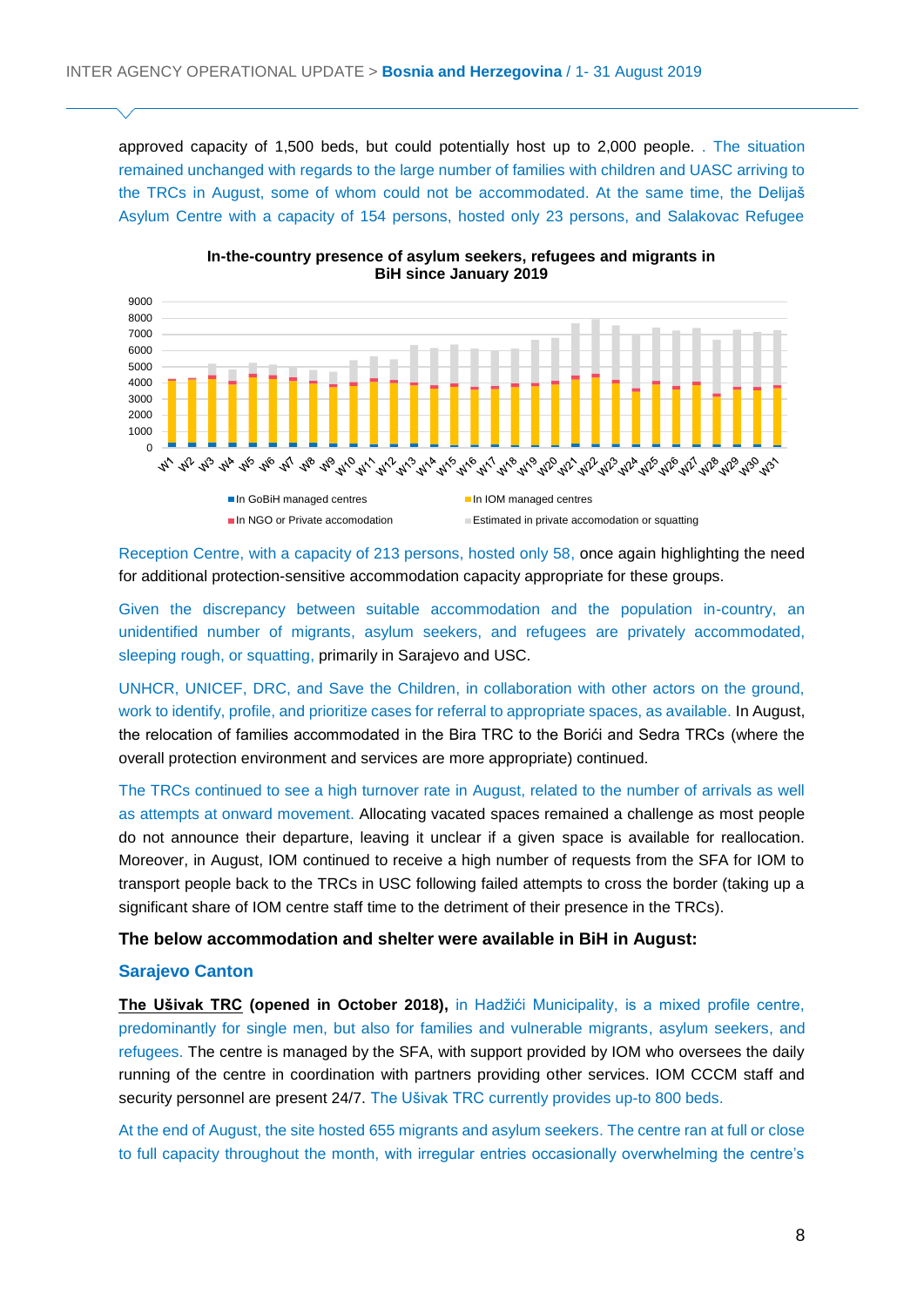capacity. Construction works supported by the Qatar Charity to improve the TRC facility and to replace the large provisional tent are ongoing, with accommodation and WASH facilities currently being installed. During the reporting month, the deteriorated old barracks were removed, the construction of the storage area was completed, the central heating room was completed and a prayer room was finalized. The outside gym provided by World Vision, continued to be used regularly by the centre's population. At the end of the reporting month, the Ušivak TRC received six mobile phone charging stations from the NGO "ADRA". Additionally, in order to prepare for winter, IOM started works to cover the entrance and exit of the laundry facility with a roof and repaired 51 heaters.

**The Delijaš Asylum Centre (AC) (in operation since 2014),** in Trnovo Municipality, exclusively accommodates individuals who have sought asylum in BiH and is managed by the SA of the MoS, with management, services – including free legal aid, psychosocial support, and primary healthcare - and running costs supported through a partnership with UNHCR. The Delijaš AC has a maximum capacity of 154 spaces.

At the end of August, 23 asylum seekers were accommodated at the Delijaš AC. Referrals to the centre are limited by strict conditions put in place by the SA of the MoS. On occasion, asylum seekers refuse to be accommodated there, among other factors, because the remote location of the AC. In particular, complaints have been made about the lack of internet and poor telephone reception at the location.

**An additional location in Sarajevo, called House of All,** managed by independent volunteers, continued to offer accommodation for up to 90 people in Sarajevo, largely to families, and provides a number of key services to residents. VP, BHWI and DRC provide respectively free legal aid, psychosocial support and health care assistance to the residents.

#### **Una-Sana Canton**

Following the 11 March 2019 decision by the Council of Ministers to formally recognize the four TRCs in USC, and the MoUs through which the SFA assumed responsibility for the centre management of the Sedra and Borići TRCs, the SFA has dedicated focal points at both centres, while IOM continues to support the management and coordination of the centres. MoUs defining the centre management and coordination for Miral and Bira TRCs remain to be signed.

**The Borići TRC (opened in January 2019 following a complete renovation supported by the EU)**, in the City of Bihać, exclusively hosts families with children, UASC, and other vulnerable groups. IOM staff and security personnel, as well as UNICEF and Save the Children child protection officers (CPOs), are present 24/7. The currently approved maximum capacity is 430 (as opposed to the previously planned 580).

At the end of August, the site hosted 276 migrants and asylum seekers. During the reporting month, the connection to the power generator was finalized, which will be used in case of cuts or issues with the public electricity supplier. In August, IOM completely furnished the paediatrician ambulance, which is now operational.

**The Bira TRC (opened in October 2018),** in the City of Bihać, predominantly accommodates single men, and on a temporary basis, families with children, and UASC. IOM staff and security personnel, as well as UNICEF and Save the Children CPOs, are present 24/7. While the Bira TRC has an approved accommodation capacity of 1,500, it has 1,595 beds.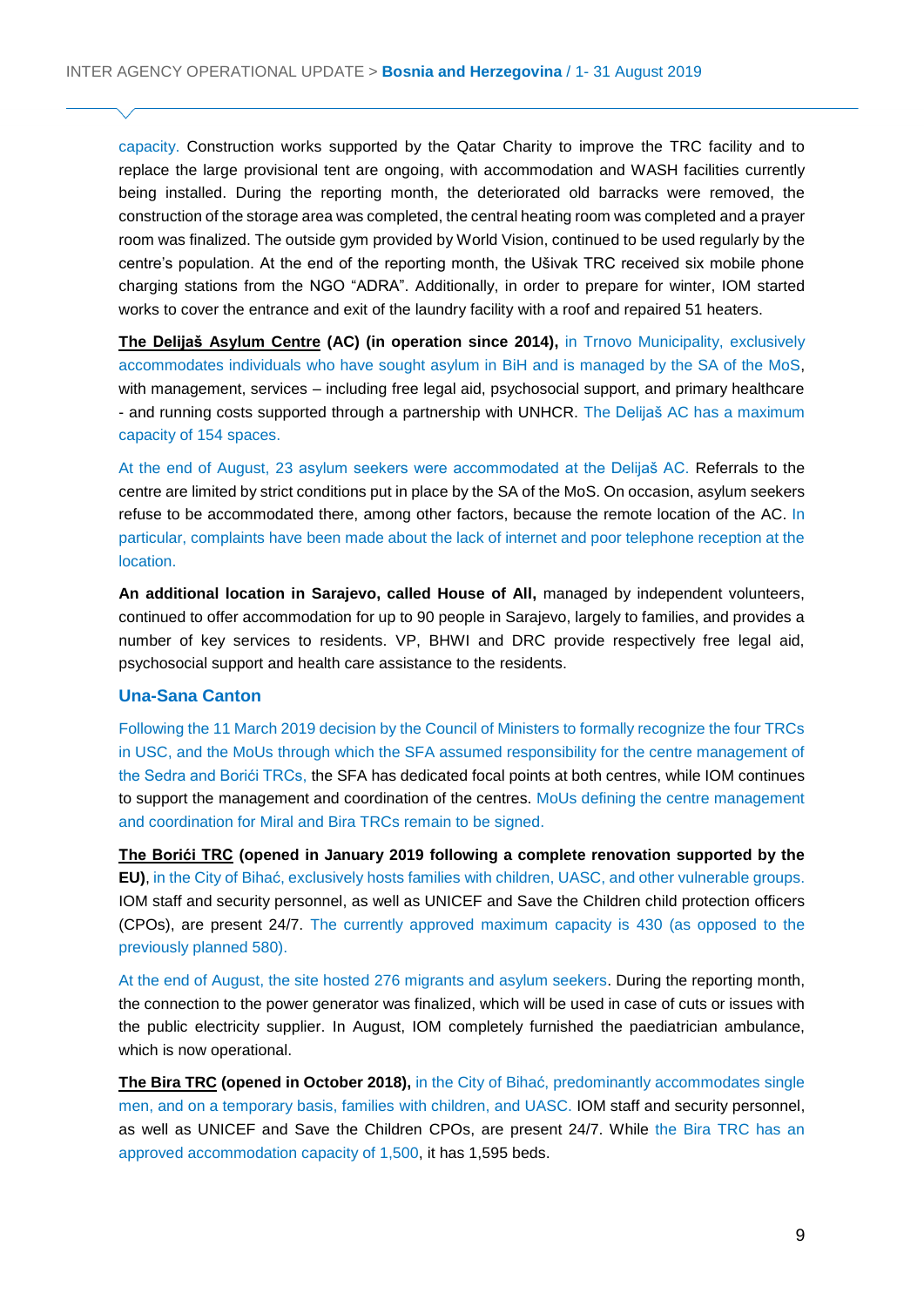At the end of August, the site hosted 1,445 migrants and asylum seekers, predominantly single men. Over the month, family members accommodated in the Bira TRC were regularly relocated to the Borići and Sedra TRCs. The layout and organization of tents and beds in the centre is constantly readapted to respond to the fluctuations of the number and composition of migrants and asylum seekers. Free Wi-Fi access is provided at the TRC by Télécoms Sans Frontières. The malfunctioning of electricity remains an issue. In order to let more sunlight and fresh air into the centre, IOM started works to add windows to the facility's exterior walls.

In mid-August, IOM found a temporary solution for the pre-registration area in the Bira TRC and prepared a tent which was placed behind the TRC. The tent has 30 beds and will be used for the reception of new arrivals during the night, until they have undergone the obligatory medical screening. During August, the Baptist Church donated six sanitary containers, four for the Bira TRC and two for the Miral TRC.

**The Miral TRC (opened in October 2018), in Velika Kladuša,** predominantly accommodates single men, and on a temporary basis, UASC. IOM staff and security personnel are present 24/7. The Miral TRC has a maximum capacity of 600.

At the end of August, the site hosted 574 migrants and asylum seekers. IOM maintenance staff continuously works to improve the site and cleaning staff regularly deep cleans the centre premises. During the reporting month, IOM improved the lighting by installing a new LED light reflector next to the housing containers contributing to improved security and protection environment.

**The Sedra TRC (opened in July 2018), in Cazin Municipality,** is exclusively for families with children, UASC, and other vulnerable individuals who are prioritized for voluntary relocation from other sites in partnership with UNHCR, UNICEF, DRC, and other actors as relevant. IOM staff and security personnel, as well as UNICEF and Save the Children CPOs, are present 24/7. The site has a maximum capacity of 420 beds, of which 160 ensure more privacy.

At the end of August, the site hosted 273 migrants and asylum seekers. The site continues to be affected by the poor conditions of the building's structure and the water, electricity and heating infrastructure. During August a pre-registration area was also set up in the Sedra TRC: four rooms were assigned for this purpose, which can accommodate up to 16 persons.

#### **Herzegovina-Neretva Canton**

**The Salakovac Refugee Reception Centre (RRC) (in operation since 2000)** near Mostar, provides accommodation to asylum seekers, refugees, and persons granted subsidiary protection. The centre management, services - with basic services, free legal aid, psychosocial support, and primary healthcare - and running costs have been continuously supported through a partnership with UNHCR since 2000. As part of the contingency plan of the BiH authorities the Salakovac RRC opened its doors to asylum seeking families as of May 2018, pursuant to a protocol between the Ministry for Human Rights and Refugees (MHRR) and the SA of the MoS. The Salakovac RRC has a maximum capacity of 213.

At the end of August, 58 asylum seekers were accommodated at this site. The MoS assumed responsibility of admitting families (from MHRR) in Salakovac which now follows strict rules, as with the Delijaš AC. In August, IOM recruited an additional Migrant Assistant for the Salakovac RRC.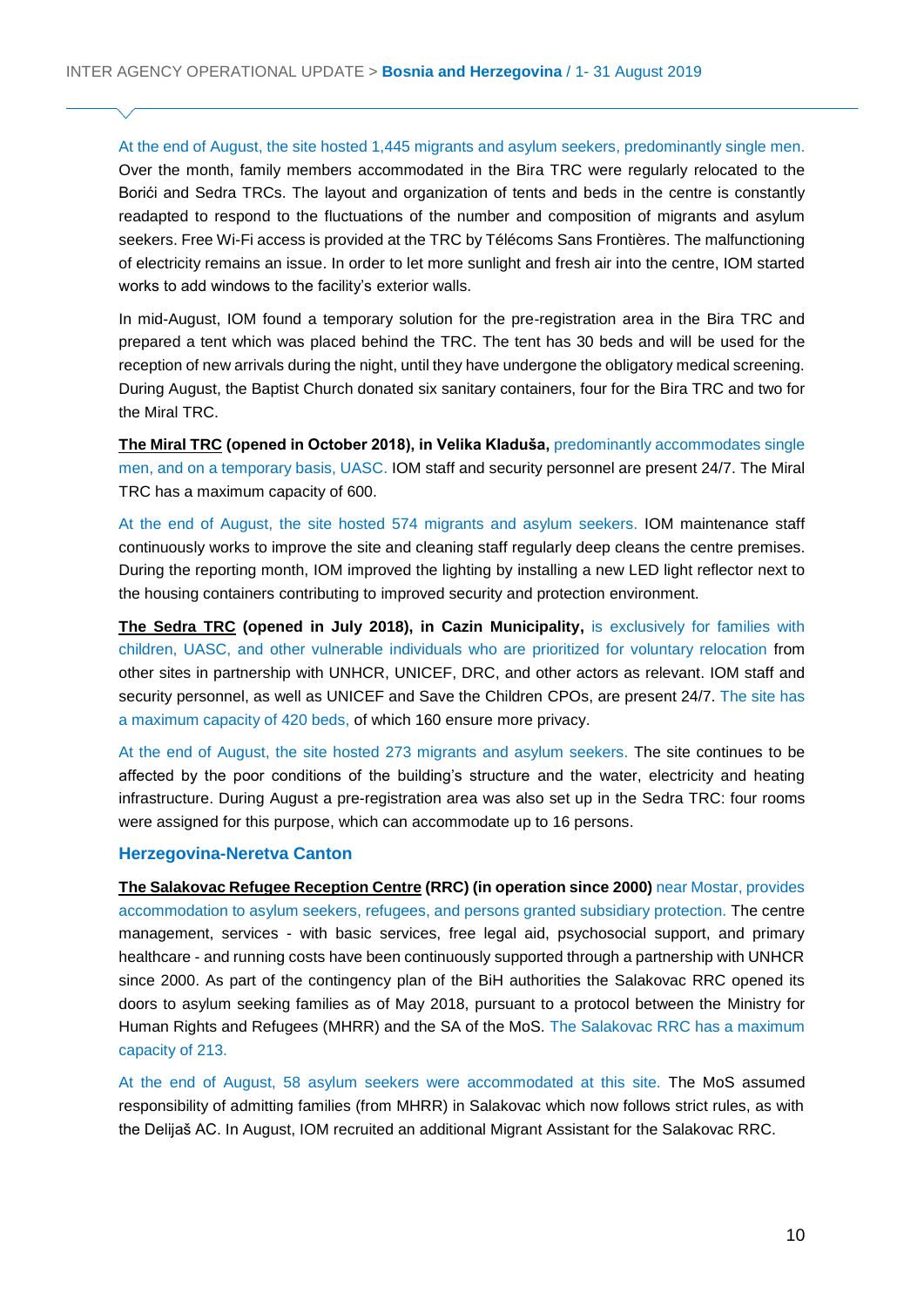### **Protection:**

#### **International protection, documentation, and free legal aid**

In BiH, the asylum process is the responsibility of the SFA and SA of the MoS. A person first needs to express intention to seek asylum with the SFA and then, within two weeks of expressing intention, register an asylum claim (something which can take place upon invitation only) with the SA. The SA are then responsible for evaluating and deciding upon someone's asylum claim. The MHRR is responsible once a person has been granted refugee status or subsidiary protection.

From 42,345 detected arrivals between 1 January 2018 and 31 August 2019, 39,507 (93 percent) formally expressed intention to seek asylum with the SFA. Of these, 2,002 (5.6 percent) chose and were able to formally lodge an asylum claim with the SA.

August saw an overall increase in asylum seeker registrations. Namely, in the first registration exercise conducted since December 2018, the SA registered 70 asylum seekers in the Salakovac RRC. In the first registration exercise conducted in USC since October 2018, 110 asylum seekers, mainly families, were registered. Several families in USC remain unregistered. Moreover, many who were registered are still waiting for asylum-seeker cards. MoS scheduled registrations for families and accompanied minors and interviews for beneficiaries in Sarajevo Canton.

Several factors continue to hinder fair and efficient access to asylum for those in need of international protection. The latest available information indicate that some 700 asylum seekers are awaiting RSD interviews or a decision on their claim. UNHCR is aware of a further 1,000 individuals who wish to register their asylum claim and have been unable to. Among others factors: the SA has limited capacity to register and process asylum claims; the need in some TRCs to register an address with the SFA and have a Certificate of Residence to register an asylum claim; challenges to registering an address at Bira and Miral TRCs, including the need to pay a BAM 10.00 administrative fee; limited visits by the SA to conduct asylum registrations; short notice for asylum interviews preventing proper preparation and attendance; that while although there is no legal provision that forbids the expression of intent to seek asylum on multiple occasions, the SFA re-issue attestations on intention to seek asylum on a case-by-case basis, often precluding people not considered to be vulnerable from expressing intent following the expiration of their initial expression; a lack of interpretation; restrictions on freedom of movement in USC.

Furthermore, and with specific reference to UASC, challenges remain with regard to the appointment of legal guardians – a necessary first step to legal representation, the promotion of a child's well– being and the safeguarding of the best interests of the child, and to enter the asylum process.

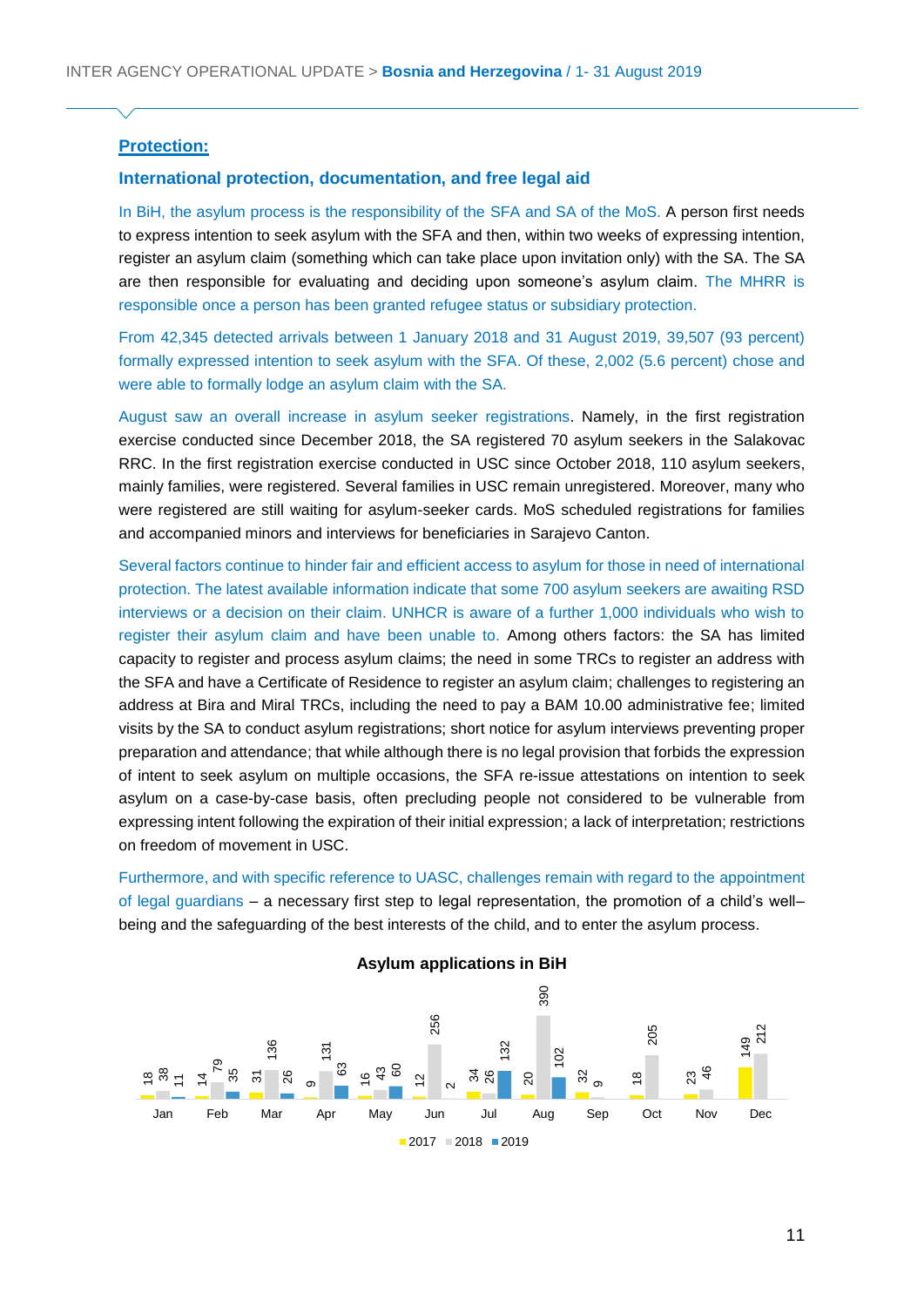This limited access, slowness issuing asylum seeker cards, as well as challenges reporting lost asylum seeker cards in several locations, prevent access to the rights provided by the Law on Asylum. Previously issued asylum seeker cards have also been allowed to expire, despite timely requests for their extension.

UNHCR and its partner VP work to promote access to the asylum procedure through information, free legal aid, and advocacy with relevant institutions and ministries. Legal assistance is provided in locations throughout the country, including group info sessions and individual counselling. The VP team works to ensure that asylum seekers and refugees are properly informed of their rights and are represented in the asylum procedure; VP also supports preparation for the interview procedure and compiles CoO information reports.

In August, VP provided information on the asylum procedure and free legal aid services to 995 asylum seekers and refugees across BiH, including representation for 413 cases. VP provide these services at formal and informal sites as well as at hostels and other forms of private accommodation. VP have filed two complaints with the Ombudsperson regarding restrictions to freedom of movement in USC and concerning the lack of education for children residing in the Salakovac RRC.

Further, UNHCR with VP continue to identify those in need of international protection and to provide them with support processing their claims in BiH. Together, UNHCR and VP are using a specifically designed asylum and integration questionnaires in reception centres. The aim is to provide counsel on asylum procedures, identify those with a genuine interest in asylum in BiH, and to assess their integration potential.

#### **Protection environment and protection services inside TRCs**

A number of protection risks and concerns exist for migrants, asylum seekers, and refugees in BiH, many of which are exacerbated by either a lack of appropriate accommodation, in particular for UASC and families with children, or by generally inadequate accommodation conditions. A range of actors at the various accommodation sites operate in BiH and work to identify those in need and to directly provide or refer these migrants and asylum seekers to a range of protection related services. Among others, these services include transportation to and from key services, interpretation, free legal aid, protection sensitive accommodation, psychosocial support, child protection, and SGBV related services, referral to medical care, and ad hoc provision of basic needs such as food, water, and NFIs.

The UNHCR protection team conducts weekly visits to monitor the protection environment in all reception centres and to work to identify and address protection issues. The protection team also makes ad-hoc visits to the Immigration Centre. The UNHCR protection team, in cooperation with other protection partners, work to identify vulnerable individuals including through systematic profiling, provide information, and make referrals to relevant service providers. UNHCR and their partners also organise focus group discussions (FGD) with residents in order to identify and address protection concerns as well as widen communication channels with asylum seekers and refugees.

Throughout the month, DRC protection monitoring teams and staff conducted protection related activities in TRCs including the provision of information, the identification of protection needs and gaps, the identification of vulnerable individuals, profiling and referrals to authorities and services, as well as psychosocial support, GBV, and MHPSS case management. DRC also undertake a range of community-based protection activities, including to strengthen community participation and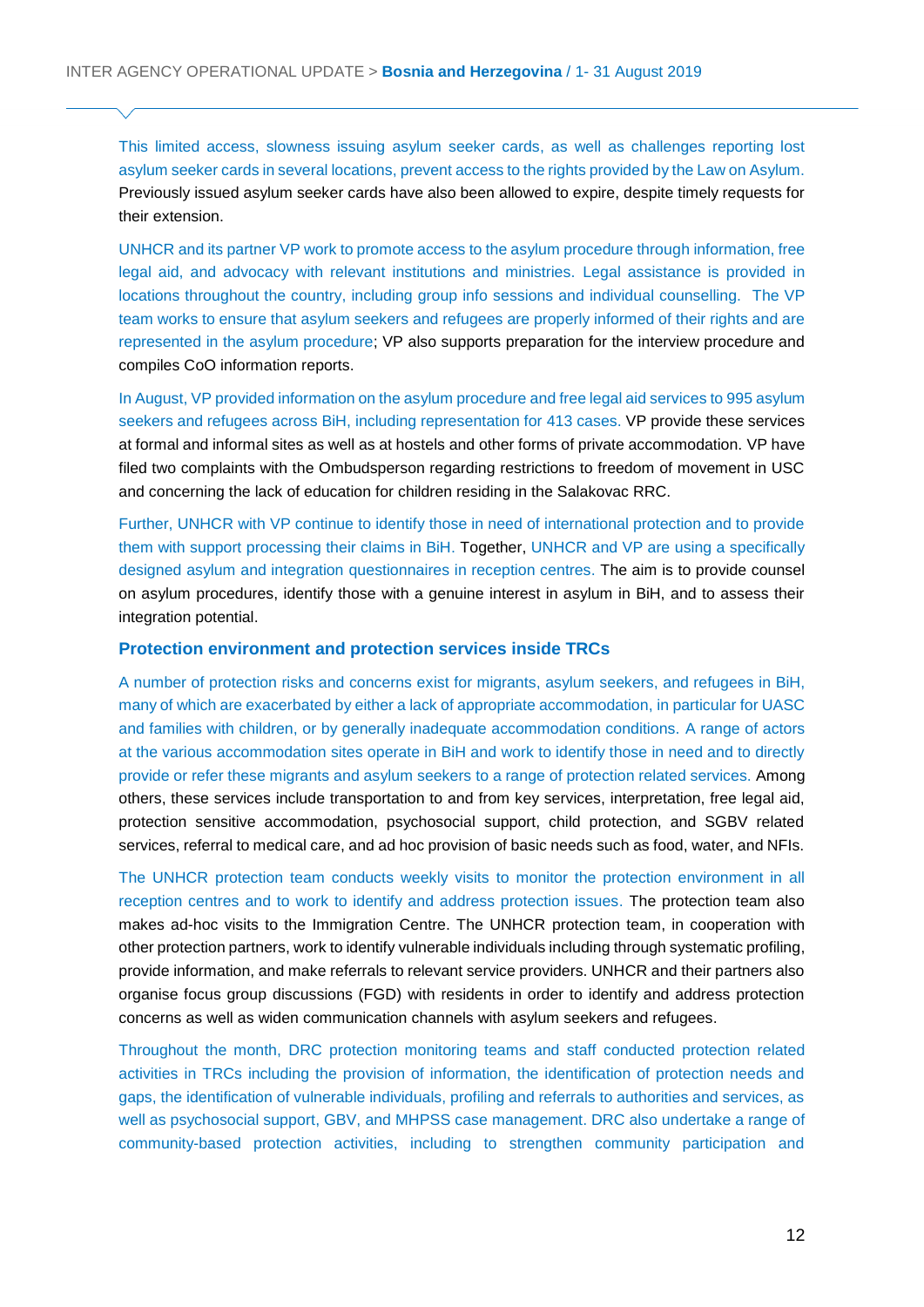engagement. Activities were conducted in USC, in the Bira, Borići, Sedra, and Miral TRCs, as well as in Sarajevo at the Ušivak TRC, and in HNC at the Salakovac RRC. These protection monitoring officers also supported DRC's health program component, ensuring protection mainstreaming throughout.

In August, DRC protection monitoring teams profiled 474 vulnerable migrants, asylum seeker, and refugees, including family members, UASC, and vulnerable single adult males newly arriving to reception centres in USC or returning after unsuccessful attempts to cross the border. Seventy-six were referred to the authorities and partner agencies for various services (including 25 referrals to Vaša Prava for Legal Assistance, 14 referrals to IOM for Security assistance, two referrals to UNFPA, one referral to SFA for registration, one referral to UNHCR, and three referrals to Save the Children). Further, and supporting the health response in USC, DRC Protection Monitoring Officers identified and referred 341 (both inside and outside the TRCs) to the medical units in TRCs for health or mental health services.

IOM staff present in the Ušivak, Sedra, Bira, Miral, and Borići TRCs, as well as in the Salakovac RRC, with the support of and in collaboration with several UN and NGO actors, ensures information on protection and assistance service providers is available in centres. IOM staff present at the TRCs refers migrants, asylum seekers, and refugees with identified protection needs to the SFA, UNHCR and partners, NGOs, and other service and information providers. For example, 27 referrals were made in August by the IOM team in the Salakovac RRC or the mobile teams in HNC.

Additionally, IOM has on-call mobile teams available 24/7 for assistance and transportation of migrants and asylum seekers between TRCs, to medical facilities, at the request of the SFA or to other service providers. In August, in addition to transportations to medical facilities and those at the request of SFA, IOM carried out 257 transports for 956 people for other services.

BHWI social workers, psychologists, and interpreters/cultural mediators, supported by UNHCR, are present in the Ušivak TRC, the Salakovac RRC, the UNHCR Information Centre (Monday - Friday), the Delijaš AC (four times per week), the Immigration Centre in Lukavica (at least once per week), and at the Duje Reception Centre (upon need), and provide a range of services with a focus on psychosocial support, SGBV prevention and response, and the identification of vulnerable categories, along with referrals to relevant services. BHWI also provide services in the Sarajevo urban area in locations such as House of All (twice per week). Among other activities BHWI organize SGBV prevention meetings/workshops with women and with UASC, undertake individual counselling for the identification of victims of SGBV, provide individual and group psychosocial support, psychological first aid, organized music therapy, make referrals for psychiatric examinations, organize sports, fitness, and recreational activities.

Žene sa Une (ŽsU) operate a trauma recovery programme for women in the Sedra TRC as well as in their safe house. The programme works to promote psychological recovery and social integration. Two groups of women participate in workshops which work to reduce the symptoms of depression and anxiety and support recovery from trauma. Moreover, they work to identify problems or issues experienced by the women in a participatory manner and act as an entry and referral point to other specific programs and individual work organized by other actors. In August, there were 84 participating women.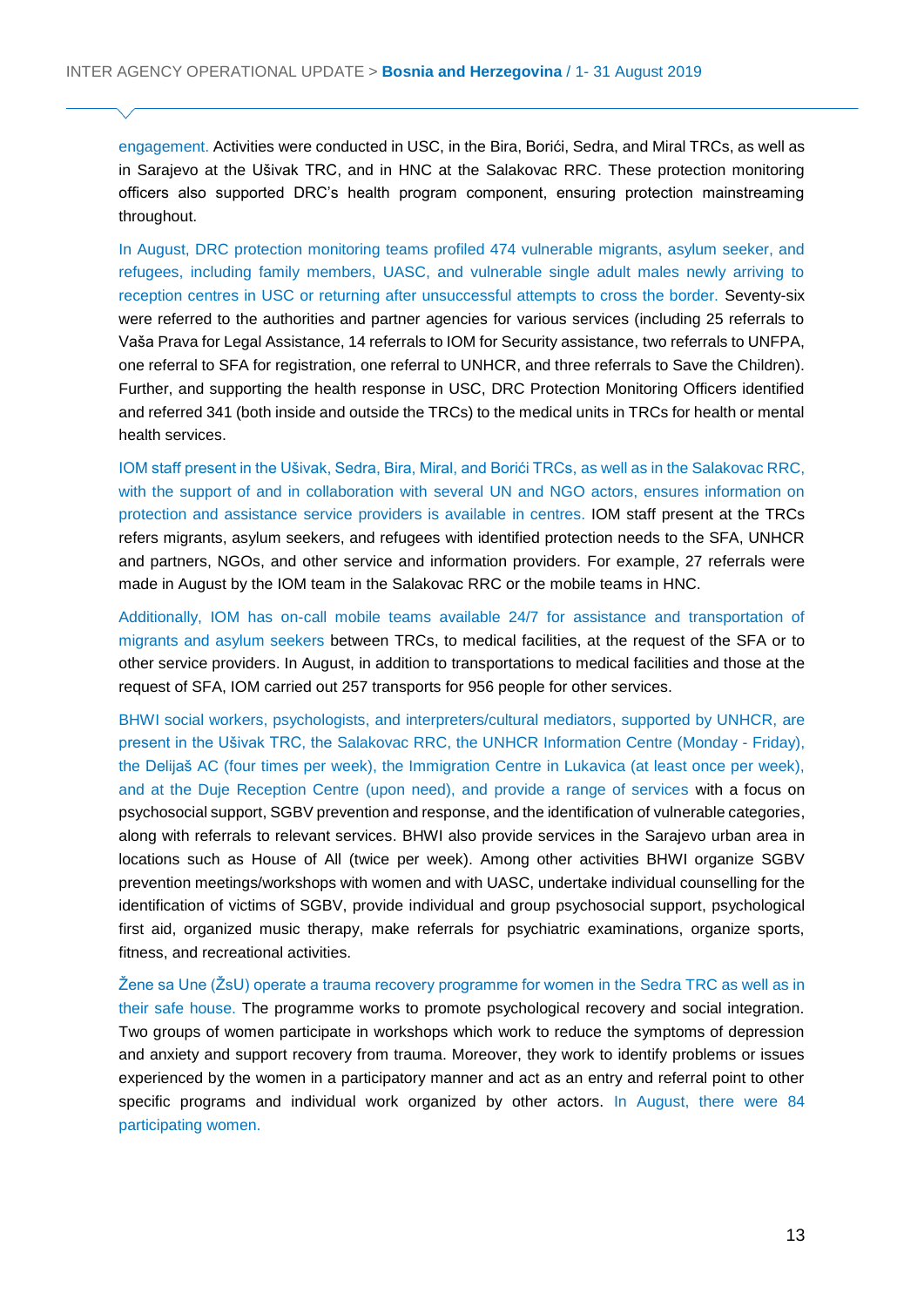IOM organized a training on cultural awareness and competency in working with migrants and asylum seekers. 97 centre staff members were trained.

#### **Protection environment outside TRCs and protection outreach**

Due to limited accommodation capacity, increased arrivals and, in cases, objective reasons for individuals and families to choose not to stay in the available accommodation capacity, an increasing number of migrants and asylum seekers are present outside of the established TRCs, the AC, and the RRC. Migrants and asylum seekers are also in transit between locations in BiH and exposed to a range of protection risks.

Measures put in place by Cantonal authorities in USC to limit the freedom of movement of asylum seekers and migrants both to and within USC continued in August. Related police checks of buses and trains continued. Further, the Cantonal authorities continue the practice whereby no newly arriving migrants, asylum seekers, or refugees can enter USC, regardless of vulnerabilities, without prior confirmation of available accommodation space.

Such restrictions placed on freedom of movement can, *inter alia*, inhibit access to rights such as access to the asylum procedure, healthcare, and cause and prolong family separation. These measures also expose migrants, asylum seekers, and refugees to protection risks, in particular for those disembarked from transport at the Cantonal border and in locations without services, and place additional burden on humanitarian workers and limited outreach capacity.

As during previous months, while vulnerable categories were admitted (as above, assuming available space), newly arriving single men continued to be denied access to the TRCs in USC. In addition to the risks related to a lack of safe and secure shelter, due to the absence of an individual approach to assessing and determining access to shelter (assessment based simply on gender and family status), it is likely that extremely vulnerable individuals were among the single men denied accommodation.

In August 2019, the authorities continued to transfer migrants, asylum seekers, and refugees living in squats or on the street in Bihać municipality to the Vučjak location (and in some cases people residing in private accommodation, including registered asylum-seekers) - groups of up to 200 people were obliged to walk to the location (as far as 10 km in cases) throughout the month, often in temperatures as high as 32 degrees Celsius. Police are also said to inhibit movement from the site unless it is to attempt to cross the border into Croatia. In cases, UASC are transferred to the site and are later allowed to return to reception centres, but only through the intervention of the local social services.

Such practices encourage migrants and asylum seekers to limit public outings, to avoid systems of support, as well as to select less visible and often less safe routes when moving/transiting, exposing themselves to greater protection risks.

*Inter alia*, the following protection risks have been identified at the Vučjak location: restriction of freedom of movement; lack of safe and dignified accommodation conditions; lack of registration and legal assistance; exposure to coercive measures; exposure to health risks; stigmatization and degrading treatment; exposed to negative coping strategies.

Relatedly, VP requested the Constitutional Court of BiH to issue a provisional measure, which would task the competent administrative authorities (Bihać City, the USC Government, USC MoI) to stop the forcible transfer and restriction of movement of migrants and asylum seekers to the USC and to provide adequate accommodation and humane conditions of reception.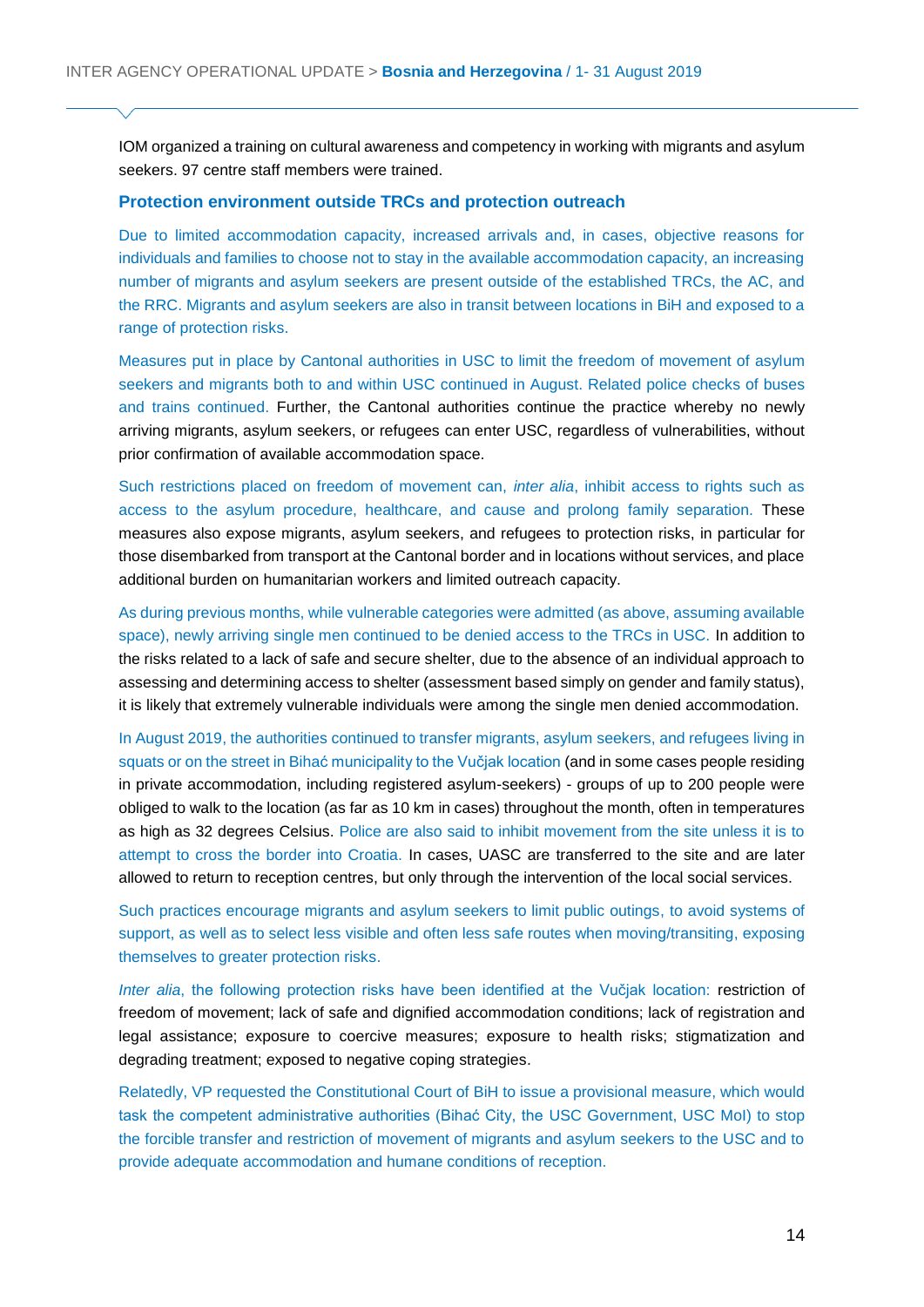Given the increased presence of migrants and asylum seekers outside of accommodation centres, UNHCR, DRC, UNICEF, in close cooperation with IOM, deploy outreach and protection monitoring teams in USC, and work to monitor the protection environment, provide protection by presence, to identify vulnerable individuals (families, single women, UASC, persons with disabilities or serious health issues), to provide key information, and to directly provide or refer these migrants and asylum seekers to a range of protection related services.

Individual cases identified, depending on the case specific circumstances and vulnerability, are referred to the DRC Protection Team in the TRCs, or, when needed to Medical Teams, funded by ECHO. During the reporting period, the UNHCR/DRC Outreach Protection Team observed 3,492 arrivals to Bosanska Otoka (3,096 single men, 23 single women, 117 adults in families, and 168 children, of whom 124 were UASC). During August, 91 vulnerable persons were identified, provided with information and referred to accommodation.

Further, UNHCR, in partnership with DRC and VP, continues to monitor and register incident allegations of persons attempting onward movement from BiH to Croatia. To date in 2019, partners registered 55 reports relating to 422 people. Of these reports, 96 percent contain alleged protection incidents that happened during pushbacks on the territory of Croatia and of which 67 percent relate to theft, extortion or destruction of property and 61 percent relate to denial of access to asylum.

UNHCR maintains an information centre in Sarajevo which makes referrals to relevant and available services, as well as offers psychosocial support, through its partner BHWI, and free legal aid, through its partner VP. Translation and childcare support are provided.

#### **Child Protection**

An increased number of UASC continued to be observed staying outside of reception facilities in August, due to limited availability of capacities in some appropriate reception facilities, lack of familyand community-based alternative care options but also unwillingness to be accommodated due to immediate onward movement intentions. This is of serious concern as it renders UASC at heightened risk of protection concerns and often without access to basic humanitarian assistance.

Matters are further complicated because UASC are not easily identified in public spaces. For example, when UASC arrive by train/bus in USC, they are often not identified as minors and are referred back to Republika Srpska, although they should be identified and able to be referred to USC. Within the territory of USC, when being in public spaces, they are often not identified as UASC and referred to Vučjak.

In addition, often there is a challenge to provide timely accommodation in the Bira TRC as its preregistration capacities are limited. Compounding this, following disembarkation from trains from Sarajevo to Bihać, during the night when doctors are not present and if there is no quarantine space in the Bira TRC, families and UASC are left between two entities on the street in the middle of the night, exposing them to great protection risks.

Further complicating matters, as all TRCs in USC primarily accept families and UASC, there is an increasing trend of single men who claim to be UASC or "pretending families" comprised of a single man and UASC, to get preferential access to services. Often the single adult of a "pretending family" leaves the child behind, leaving the child unaccompanied. In August, 22 children were left behind and assigned legal guardianship by the Bihac CSW. UNICEF is closely working with Ministry of Health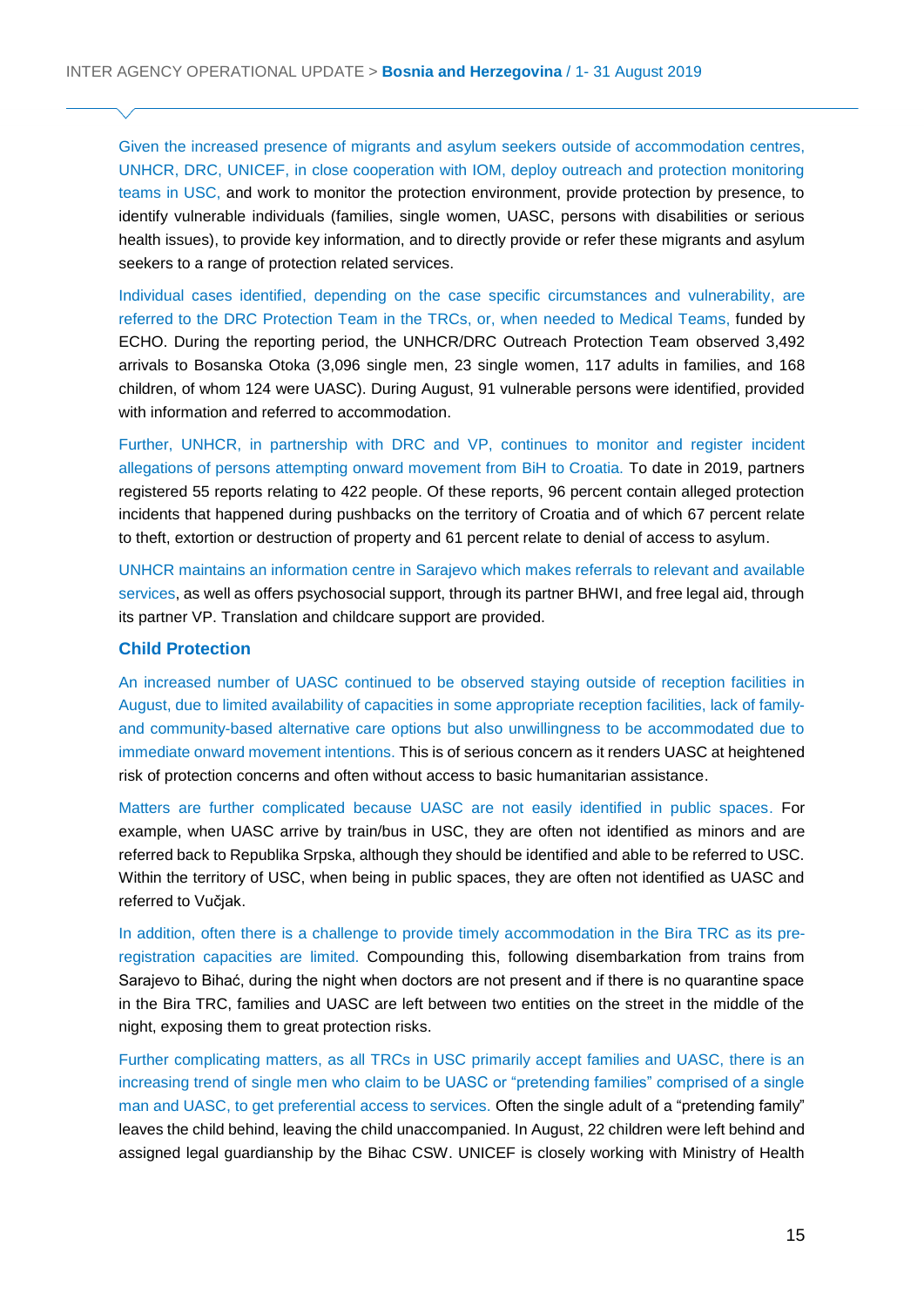and Social Policy and CSWs to promote foster care and in cooperation with UNHCR, to establish a BID panel for the most vulnerable. UNICEF is advocating with authorities and other agencies for foster care for the youngest, support for independent living for older ones, and shelter for the most vulnerable UASC.

UNICEF continues to strengthen outreach activities and child protection teams at points of entry to USC with four social workers (three for the Bihać CSW and one for the Kljuć CSW) enhancing the protection and guardianship appointments for identified UASC. Basic NFIs and food items – such as baby food, procured by UNICEF exclusively for outreach activities, are distributed by outreach teams to the most vulnerable, especially children and pregnant women.

UNICEF deployed three outreach workers who operate in different locations in USC including: Ključ, Velečevo, Velika Kladuša, Canton 10, Bosanska Otoka etc. and, in partnership with Save the Children, supports another outreach team which operates in Bihac, Velika Kladuša, Bosanska Otoka, and the Bira TRC. Their task is to identify UASC and refer them to existing services including accommodation, MHPSS, FLA and medical support. In August, these outreach workers identified 174 UASC and 84 families, and among them, 123 UASC and 84 families were referred to accommodation. As pre-registration areas in the Bira and Sedra TRCs have started operating and capacities have increased since mid-August, it has been easier to refer identified UASC and families with children to accommodation.

During the reporting period, UNICEF continued to support the CSWs in Bihać, Cazin, and VK, and a multi-disciplinary team from the CSW in Bihać operating after working hours and during weekends, with a focus on the protection of migrant and asylum seeker children, with a special emphasis on UASC. This additional social service workforce provides legal guardianship to identified UASC, conducts best interest assessments (BIA), and provides escort to transfer UASC to the designated zone in the Bira TRC or other accommodation (e.g. safe house). In August, through UNICEF support, the CSWs in Bihać, Cazin, and Ključ assigned legal guardianship in total to 205 newly arriving UASC.

Legal guardians seconded to the CSW regularly visit the Vučjak location to identify and relocate children to the Bira TRC and to provide them adequate support and protection. In August, five UASC were relocated from Vučjak to the Bira TRC.

In fact, in most instances, UASC identified by outreach teams in Kljuć, Bosanka Otoka and Bosanka Krupa and VK cannot be referred to accommodation in any of the TRCs in USC as there is no space for UASC. At the same time, social workers from CSW are reluctant to appoint a legal guardianship to UASC who are not registered and to whom social worker cannot guarantee accommodation. In VK, more than 60 UASC that were not admitted to TRC were recorded and only a few of them agreed to be relocated to TRC Bira. Due to pressures from authorities, UASC and families resort to hiding in abandoned houses or nearby woods and are less visible in private accommodation arrangements or in public. UNICEF advocates for the Miral TRC to be opened to UASC and in partnership with Save the Children initiated procedures actions to establish 24/7 protection services there.

UNICEF, in partnership with Save the Children, continued to provide 24/7 on-site child protection support at the Sedra, Bira, and Borići TRCs for migrant and asylum seeker children and their families. 13 Child Protection Officers (CPO) provided general advice and assistance, referral to relevant institutions/organizations, psychological first aid, individual and group counselling, follow-up support for children identified at risk of protection issues or victims of violence and engagement with parents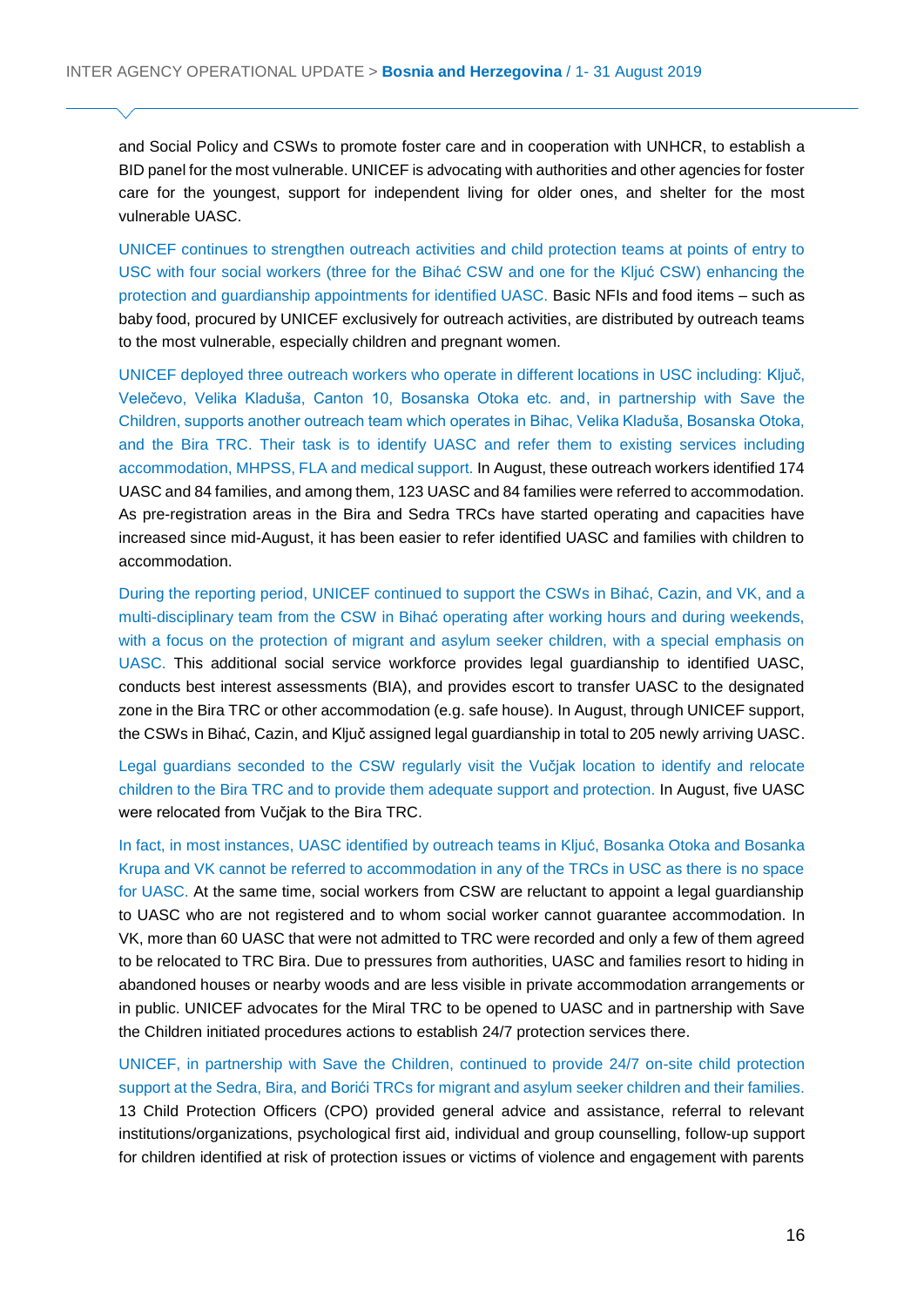to enhance their parental skills. In August, a total of 248 children were reached (100 in the Borići TRC: 68 boys, 32 girls), 85 in the Sedra TRC (58 boys, 27 girls), and 63 in the Bira TRC (59 boys, four girls).

In the Bira TRC, UNICEF and Save the Children support a team of 16 CPOs for UASC and two CPOs for families provide 24/7 on-site support in close cooperation with the Bihać CSW. The CPOs provide information, psycho-social support, psychological first aid, case-management, general assistance and referral to relevant institutions/organizations, medical escort and follow-up on medical cases, individual and group counselling, English and Bosnian classes, literacy classes, art therapy and creative workshops, educational workshops (hygiene, sexual reproductive health), sport activities and board games, and life skills education, in-line with the "Boys on the Move" methodology introduced by UNFPA. In August, support was provided to 444 UASC (all boys) in the Bira TRC.

The Miral TRC presents concern regarding UASC. While the location generally doesn't provide an adequate protection environment for UASC, not only has it proven challenging to prohibit them from accessing the site but there are also limited alternatives. For instance, the majority of UASC decline offers to be relocated from the Miral TRC to the Bira TRC in the first place. Further, those UASC who do agree to be relocated from the Miral TRC – through efforts to provide more appropriate shelter often quickly return to the Miral TRC in an irregular manner or seek shelter in squats and other informal locations. Returning irregularly renders UASC without access to the services available in the Miral TRC, including food/NFIs and healthcare. Staying in squats or sleeping rough exposes UASC to heightened protection risks. Moreover, in the process, legal guardianship is lost (when UASC move from one municipality to another in an organised manner then the transfer of guardianship is organised accordingly between the CSWs). As such, there is a need to increase reception capacities for UASC at the Miral TRC.

During the reporting period, in the Bira TRC, two social workers, seconded to the Bihac CSW, with the support of UNICEF, and in partnership with Save the Children, are present on daily basis and perform the role of legal guardians to UASC and providing child protection support. From the end of April, in total 496 children in the Miral TRC were appointed legal guardians (124 new legal guardianships in August). They also provided outreach support and escort children from different locations in USC where they are identified to the Bira TRC, including UASC.

In the Miral TRC, two social workers, seconded to the VK CSW, with the support of UNICEF and Save the Children, are present on a daily basis and perform the role of legal guardians for UASC and providing child protection support. From mid-February, in total 64 children in the Miral TRC were appointed legal guardians (zero new legal guardianships in August). The social workers also escort children from different locations in USC where they are identified to the Bira TRC, including UASC identified in front of the Miral TRC.

UNICEF and SOS Children's Villages, continued to provide 24/7 on- site child protection support at the Ušivak TRC. The child protection team provides on-site support (case management, psychosocial support, education, and recreational activities) for migrant and asylum seeker children with a focus on UASC and makes referrals to external support services (legal representation and assistance, medical services) when required and monitors the provision of services to UASC in close partnership with the Hadžići CSW. In August, support was provided to a total of 190 UASC, including psychosocial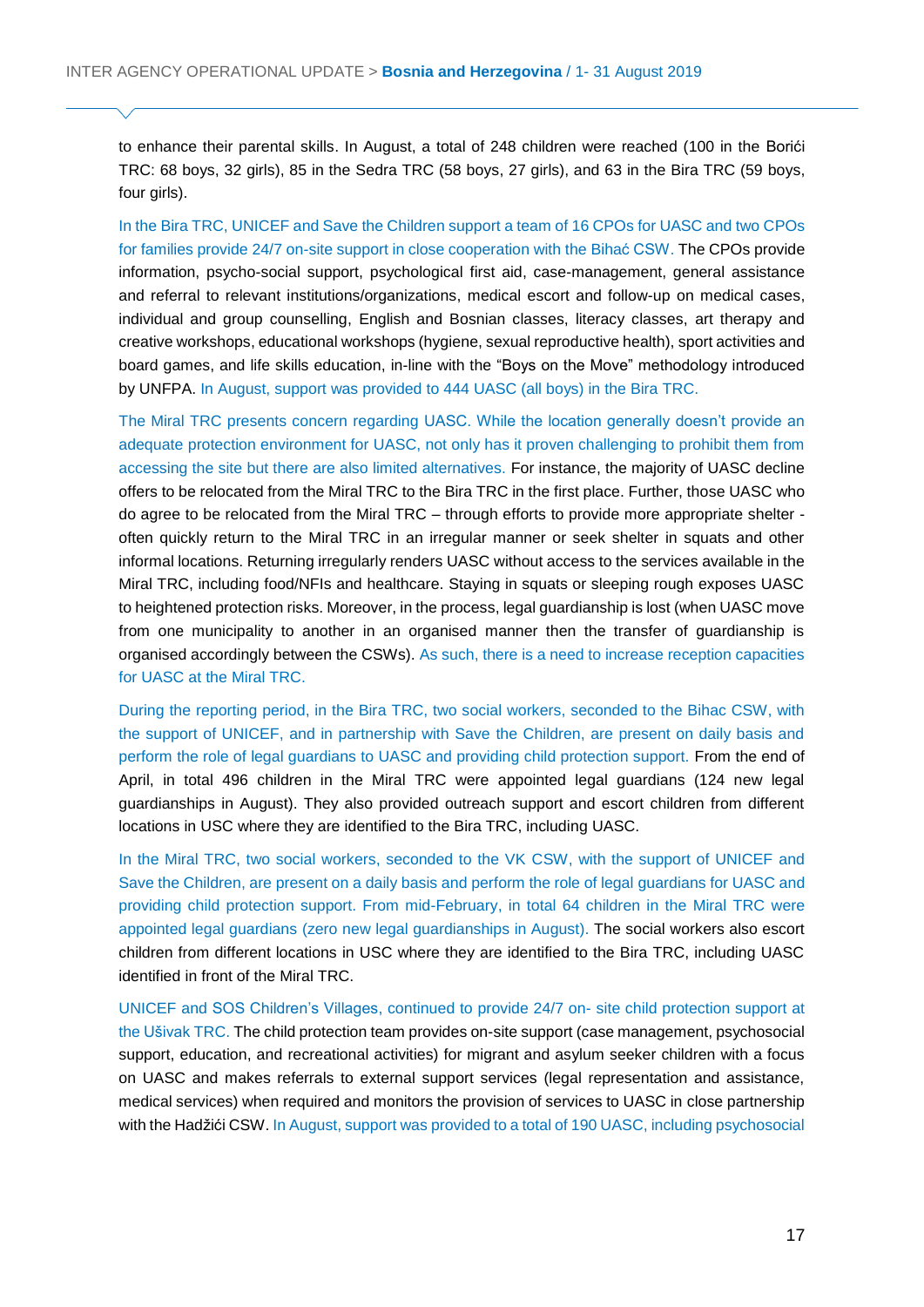support to 52 UASC and other child protection support to 138 UASC. The continuous fluctuation of UASC dictates the number of participants, since many UASC stay for one or two nights only.

UNICEF and World Vision continued to provide protection support at the Salakovac RRC. A World Vision CPO provided psychosocial, educational, and recreation support. In August, there was one UASC in the Salakovac RRC and a WV Child Protection Officer provided guardianship. Efforts were initiated to find opportunities to reunite him with his brother in the Netherlands.

BHWI have also made social workers available to the Hadžići CSW in Sarajevo Canton to be appointed as legal guardians, conduct BIA, and provide psychosocial support. Only a minority of UASC at the Ušivak TRC are appointed legal guardianships, largely due to their short stays at the TRC. Some inefficiencies in the procedures of appointment also contribute. In August, BHWI identified 91 UASC at the TRC – 8 were appointed a guardian in the month.

Referral pathways, developed by UNICEF, in USC, HNC, and Sarajevo canton. These pathways formalize and build on existing coordination practices, enhancing the timely identification, referral, and provision of support to vulnerable refugee and migrant children.

Supported by UNICEF, and operated by ŽsU, SOS Children's Villages, and World Vision, Child Friendly Spaces (CFS) operate at the Salakovac RRC, the Ušivak TRC, the Borići TRC, the Bira TRC, and the Sedra TRC (where there are two spaces, one for children under twelve and one Youth Centre for children 12 – 17) . In August, a total of 459 (197 girls, 262 boys) children benefitted from CFS services across all sites: 47 at the Salakovac RRC (26 girls, 21 boys), 119 at the Ušivak TRC (49 girls, 70 boys), 137 at the Borići TRC (54 girls, 83 boys), 12 at the Bira TRC (two girls, 10 boys), 100 at the Sedra TRC CFS (52 girls and 48 boys), and 44 children at the Youth Centre (14 girls, 30 boys). CFS operate as multi-functional centres to prevent and respond to protection concerns and connect children and their families with a variety of humanitarian services. They provide children with opportunities to develop, play, learn, and strengthen their resilience, as well as access psychosocial support. CFS also offer a space for the identification, referral, and follow-up, and/or direct support of at-risk children. In August, CFS provided a total of 553 services (453 educational/recreational, 100 psychosocial/HEART): 137 activities at the Ušivak TRC (120 educational/recreational, 17 psychosocial); 114 activities at the Salakovac RRC (99 educational/recreational, 15 psychological/HEART); 48 at the Bira TRC (39 educational/recreational and 9 HEART); 76 at the Borići TRC (71 educational/recreational, five HEART); and 178 at the Sedra TRC (124 educational/recreational, 54 HEART).

#### **Extremely vulnerable individuals and GBV prevention and response**

Médecins du Monde (MdM) in cooperation with UNFPA, continued to support GBV survivors and women and girls at high risk through targeted group and individual psychosocial support counselling provided by two psychologists operating in the Bira, Sedra, and Borići TRCs three times per week – UNFPA psychologist were available for crisis interventions. In August, a total number of 54 women received psychosocial support, including 13 GBV cases with follow-up and referral to other services in cases of need.

In USC, UNFPA, through MdM, continued to manage three Centres for Women and Girls (WGC) in the Bira, Borići, and Sedra TRCs, assisting vulnerable women and girls and GBV survivors to rehabilitate and strengthen resilience through empowerment programs and life-skills education. In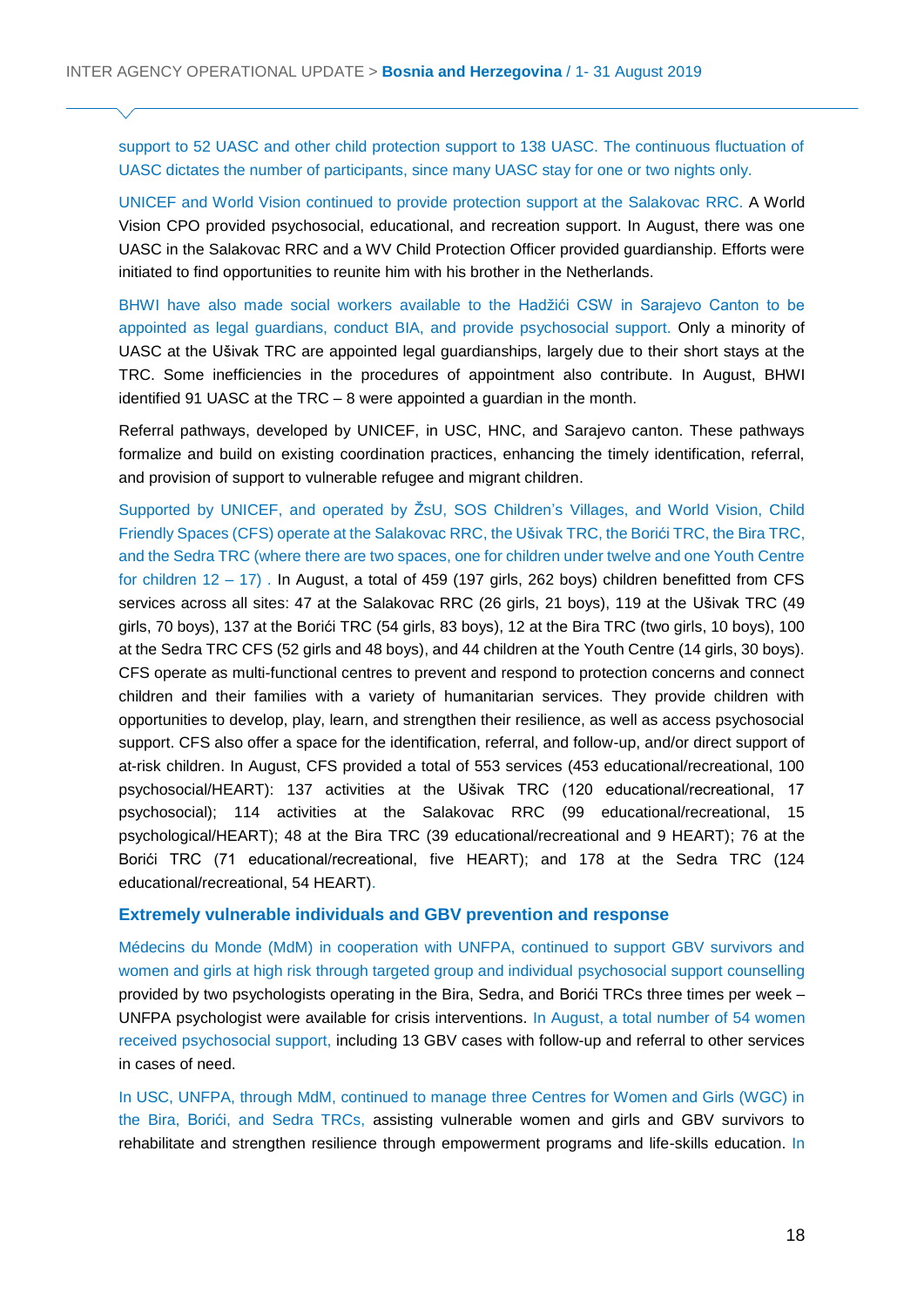August, 440 participations of women were recorded in the WGCs. Noting that a significant number of the women and girls who access services in the WGCs are illiterate, a literacy program commenced in July. UNFPA ensures that WGCs are closely linked to reproductive health services - UNFPA\MDM ensure gynaecological examinations are conducted by a female gynaecologist with the support of three women empowerment officers speaking Arabic, Farsi and Turkish.

BHWI continued to work on SGBV prevention, identification, and response in the Delijaš AC, the Immigration Centre, the Ušivak TRC, House of All, and the Salakovac RRC, including through individual counselling, family counselling, and counselling focused on self-protection in camp and migration contexts. BHWI also provide workshops and training sessions.

A limited number of spaces in specialized accommodation facilities are available for people identified as extremely vulnerable, including UASC and victims of SGBV, through the IFS-EMMAUS Centre for Children and Youth at Duje and with ŽsU. In August, Protection teams continued to identify and refer particularly vulnerable individuals to ŽsU for safe accommodation, where they also receive counselling and psychosocial support, in collaboration with DRC who continued to provide GBV case management as well as mental health and psychosocial support case management. Over the month, the shelter accommodated 66 individuals, including 26 children, from 27 families for a total of 376 nights.

# **Health:**

# **Primary and Secondary Healthcare**

DRC continues to provide healthcare for migrants and asylum seekers who are registered in six centres: in USC, the Bira, Borići, Miral, and Sedra TRCs; in Sarajevo Canton, in the Ušivak TRC; in HNC, in the Salakovac RRC. In each of these centres, primary healthcare is provided on-site through the engagement of medical teams from local primary healthcare centres (PHCs) (the Bihać, Bosanska Krupa, Cazin, Hadžići, and VK PHCs). Specialized services on the primary level (including laboratory analysis, gynaecological, paediatric and other services) have also been covered through the Bihać, Cazin, and VK PHCs in USC, at the Hadžići PHC in Sarajevo Canton, and at the Stari Grad Mostar PHC in HNC. For those accommodated in the Delijaš AC, primary healthcare continued to be provided with the support of UNHCR by the Trnovo PHC.

Secondary healthcare services are provided through Cantonal Hospital Dr. Irfan Ljubijankic in USC and through the General Hospital in Sarajevo Canton. In HNC, the secondary health care services are ensured through Cantonal Hospital Dr. Safet Mujic, Mostar and University Clinical Hospital Mostar. Specific cases are referred to the University Clinical Centre Sarajevo.

During the reporting period, 5,409 medical examinations (of which 1,967 took place in the Ušivak TRC) and 1,271 medical interventions were carried out by the medical teams engaged through the respective PHCs in six centres. A total of 251 primary healthcare referrals and 144 secondary healthcare referrals were made. JRS and DRC assisted 396 patients through 302 accompaniments towards various health care institutions, providing accompaniment and translation services for the beneficiaries referred to specialized services and secondary health care services.

DRC continued with the provision of medication for migrants, asylum seekers, and refugees in need through the medical teams engaged in the field. According to the established system, medications were provided according to the requisition designed by the medical teams. Disposable medical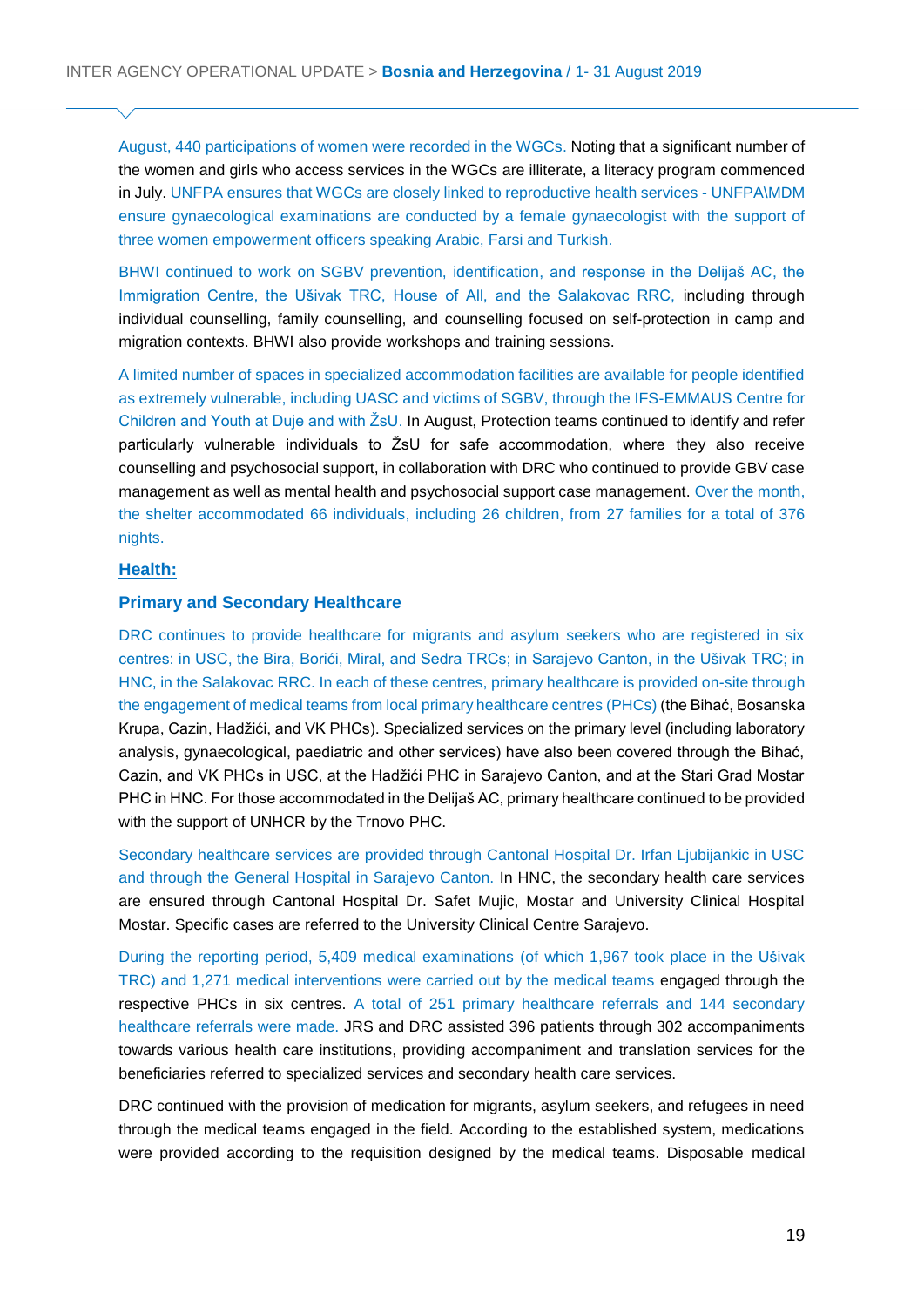supplies, necessary for provision of health services, are provided by DRC in accordance with requisition designed by the medical teams, and in accordance with funds available.

DRC has frequent consultations with the Primary Health Institutes (PHI) in Sarajevo Canton and USC for counterchecking and updating the protocols for proper maintenance of premises of temporary infirmaries, as well as for the treatment of scabies and pediculosis in TRCs. These will be shared again with the CCCM and other service providers for consideration and action taking.

#### **Mental Healthcare Services**

In partnership with DRC, mental health services were provided in the Bira, Borići, and Miral TRCs, through the regular presence of psychologists engaged through Mental Health Centres within the engaged PHCs. In August, a total of 44 Mental Health and Psycho-Social Support (MHPSS) consultations were made, from which 26 took place in the Borići TRC. Services are not available for the hospitalization of more serious cases and rehabilitation therapy and treatment for the addicts is not available.

MDM in cooperation with UNFPA, continued to support GBV survivors and women and girls at high risk through psychosocial support counselling (target groups and individual). In August, a total number of 54 women (139 participation recorded) received psychosocial support, of which - 13 GBV cases, referrals to others potential services in cases of need were included. Women were assisted with psychosocial support by two psychologists operating in the Bira, Sedra, and Borići TRCs three times per week. In addition, the UNFPA psychologists were available for crises interventions.

#### **Paediatric Healthcare**

In August, UNICEF in partnership with DRC, supported three paediatric teams (two outreach to the Borići and Bira TRCs and one based within the Sedra TRC). The outreach teams provided a total of 78 services to 74 children (aged 1-17 years). The paediatric team in the Sedra TRC, provided 155 services to 106 children (56 boys and 50 girls) aged 1-17 years, among whom there were 21 children up to 23 months. The paediatric doctor conducted 145 paediatric examinations while the nurse followed-up on prescribed therapies and provided related services to 88 children. The most frequent type of assistance/diagnosis related to respiratory and intestinal infections, but also limb injuries and viruses.

At the beginning of August, DRC Protection Monitoring Officer and DRC Medical Officer, in cooperation with SOS Children´s Villages, initiated a collective medical examination of all children residing in the Ušivak TRC, which will be conducted every second Friday in the month.

#### **Sexual and Reproductive Healthcare**

UNFPA organised a SRH workshop in August, for USC. The aim of the workshop was to raise awareness, empower women, and identify those in need of gynaecological examination. A total of 25 women participated; nine were identified as in need of check-ups and have received prescribed treatment.

UNFPA ensures that Women and Girl Centres are closely linked to reproductive health services. UNFPA\MdM ensure gynaecological examinations are conducted by a female gynaecologist with the support of three women empowerment officers speaking Arabic, Farsi and Turkish.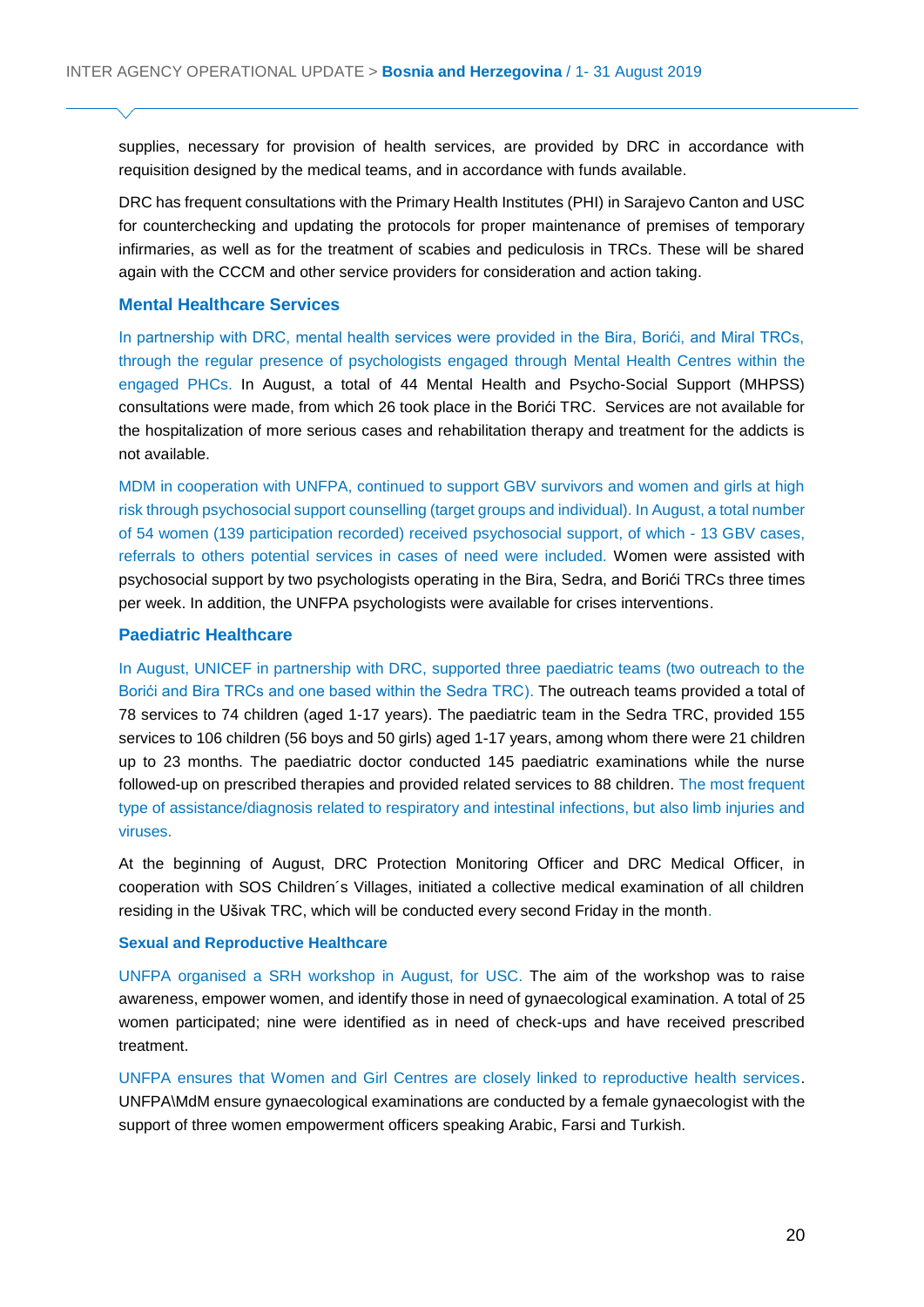In August, DRC referred 64 women to gynaecological services on primary and secondary level. In all centres, Protection Monitoring Officers supported DRC medical teams with regular follow-up on chronic medical cases of migrants, asylum seekers, and refugees. The Protection Monitoring officer in the Borići and Sedra TRCs support with the distribution of sanitary pads and condoms.

# **NFI:**

IOM continues to provide NFIs for newly arriving asylum seekers and migrants in all five TRCs. An NFI distribution system is in place and operational with set schedules displaying distribution times. IOM provides NFIs welcome kits, after which individual NFIs refills are provided. The Red Cross, receiving many donations from the public, regularly complements and contributes to IOM's NFIs distribution.

In August, IOM distributed a total of 38,423 NFIs in the five TRCs (8,049 NFIs to 432 people in the Borići TRC, 8,955 NFIs to 1,226 people in the Bira TRC, 8,378 NFIs to 739 people in the Miral TRC, 6,144 NFIs to 314 people in the Sedra TRC, and 6,897 NFIs to 1,139 in the Ušivak TRC). The centre population in the Bira and Sedra TRCs, where IOM has a small NFI warehouses and storage halls, contributes to the organization and unpacking of delivered NFIs. The distribution of specialized NFIs packages to hospitalized migrants and asylum seekers from the Sedra TRC, which contains pyjamas, slippers, a towel and other NFIs necessary for hospital stays, continued during the month of August. IOM provides clean sheets and linen upon arrival and for those in scabies treatment, or other medical cases as per need. IOM provides exceptional additional NFIs in the Salakovac RCC, especially during transportation from the Ušivak TRC or from SFA offices.

In coordination with IOM, the Red Cross Bihać handed out new clothes and footwear to the children from Borići TRC who are going to elementary school in Bihać. Clothes and footwear were donated to Red Cross Bihać by the Turkish Red Cross, the Red Cross of Bavaria and the Slovak Ministry of Foreign Affairs. In the Usivak TRC, the ADRA NGO donated additional clothes.

In August, UNICEF distributed a total of 243 NFI packages (primarily hygiene products) to women: 235 at the MBCs in the Sedra, Borići, and Bira TRCs and eight at the Ušivak TRC. Additionally, UNFPA continued to distribute hygienic pads and modern contraceptives for women and girls as needed, through the WGCs.

The level of satisfaction of the TRCs' population when it comes to NFIs was generally high among the respondents to IOM beneficiary satisfaction survey during the reporting month, with the majority of respondents stating that they have everything they need. The two major items that respondents complained not having enough of were clothes/shoes and a good WiFi connection, both especially in the Bira and Miral TRC.

### **WASH:**

The Borići TRC has 23 toilets and 16 showers inside the building and 21 toilets and 13 showers outside the building (in sanitary containers) and facilities are separated per gender. Hot water and drinking water are available in the centre. Six washing machines and six dryers are installed, and operational and centre residents are involved in the laundry operations on a voluntary basis. Additional industrial washing machines were set up in the month of May, and are fully operational now that the electricity connection is Borići TRC is functional.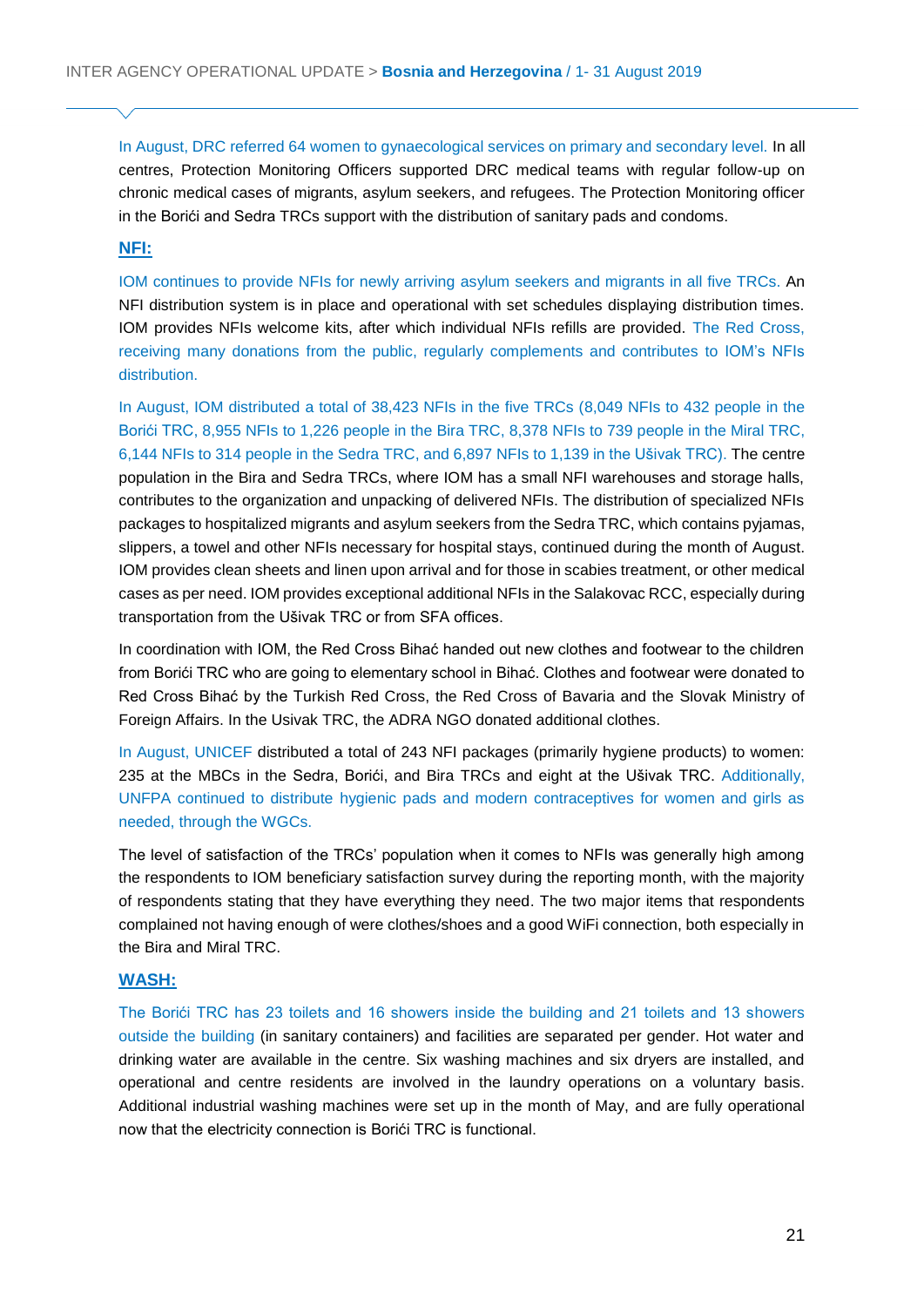The Bira TRC has 92 toilets and 58 showers, and facilities are separated by gender. Drinking water is available in the centre. A number of repairs take place every week in the centre to repair broken facilities. Although Bira TRC continues to struggle with broken facilities and equipment, which usually results in an average of 25 toilets being out of order and a considerable number of showers lacking hot water, the awareness raising campaigns promoted by IOM in coordination with the JRS cultural mediation team on how to take better care of common WASH facilities have proved to be successful.

Initiated by IOM through a previous project, joint cleaning actions are organized regularly in the area around the facility with the voluntary participation of many migrants and asylum seekers staying in the TRC. Caritas continued to provide laundry services in the Bira TRC, washing over 650 bags of clothes in August.

The Miral TRC has 55 toilets and 34 showers. Facilities are not gender separated since the centre only hosts single males and a few UASC boys. Drinking water is available in the centre. An operational laundry system is in place, allowing the centre population to wash their personal belongings. In August, an average of 250 laundry bags were washed and dried weekly for an average of 155 people, in addition to the bed-linen and other centre inventory washed by the centre staff.

The Sedra TRC has 53 toilets and 59 showers, with 43 rooms having private facilities for a total of 163 people. The remaining TRC population has access to shared toilets and showers, separated by gender. Drinking water is available in the centre. The laundry system is in place and operational with six washing machines and six dryers washing an average of 300 laundry bags for an average of 230 residents weekly. The TRC population contributes to the laundry operations on a voluntary basis. Minor challenges with the availability of hot water and WASH facilities still persist.

The Ušivak TRC has 33 toilets and 28 showers and facilities are separated by gender. Hot water and drinking water is available at the centre. The centre population is actively involved in cleaning and maintenance of the centre, during food distribution, and in the organization of the centre's communal activities and spaces. A laundry system is in place with two industrial washing machines and one industrial dryer. During the month of August an average of 300 bags were washed weekly

In the Salakovac RRC Caritas provided a range of WASH/hygiene items in August.

IOM continues to support disinfection, deratization and disinsection measures in all TRCs in USC. Disinfections are organized weekly, while disinsections take place monthly, and deratization take place every three months.

WASH facilities at House of All are separated by room, with 21 toilets and 21 showers for approximately 70 residents.

#### **Food:**

Asylum seekers accommodated in the Delijaš AC are provided with a monthly food package by the MoS in accordance with recommendations made by a nutritionist at the Sarajevo Federal Institute for Public Health. Further to this food package, additional food and supplements are provided for pregnant women, chronically ill individuals, and children up to the age of 10. A fresh food allowance to the amount of BAM 30 per month is also given to every asylum seeker at the Centre. In August, Caritas supported with over 75 kg of fresh fruit and 200 kg of vegetables as well as coffee, tea, and milk supplies and baby food. BHWI provide additional support with nutritional needs in specific cases as per recommendations made by a doctor.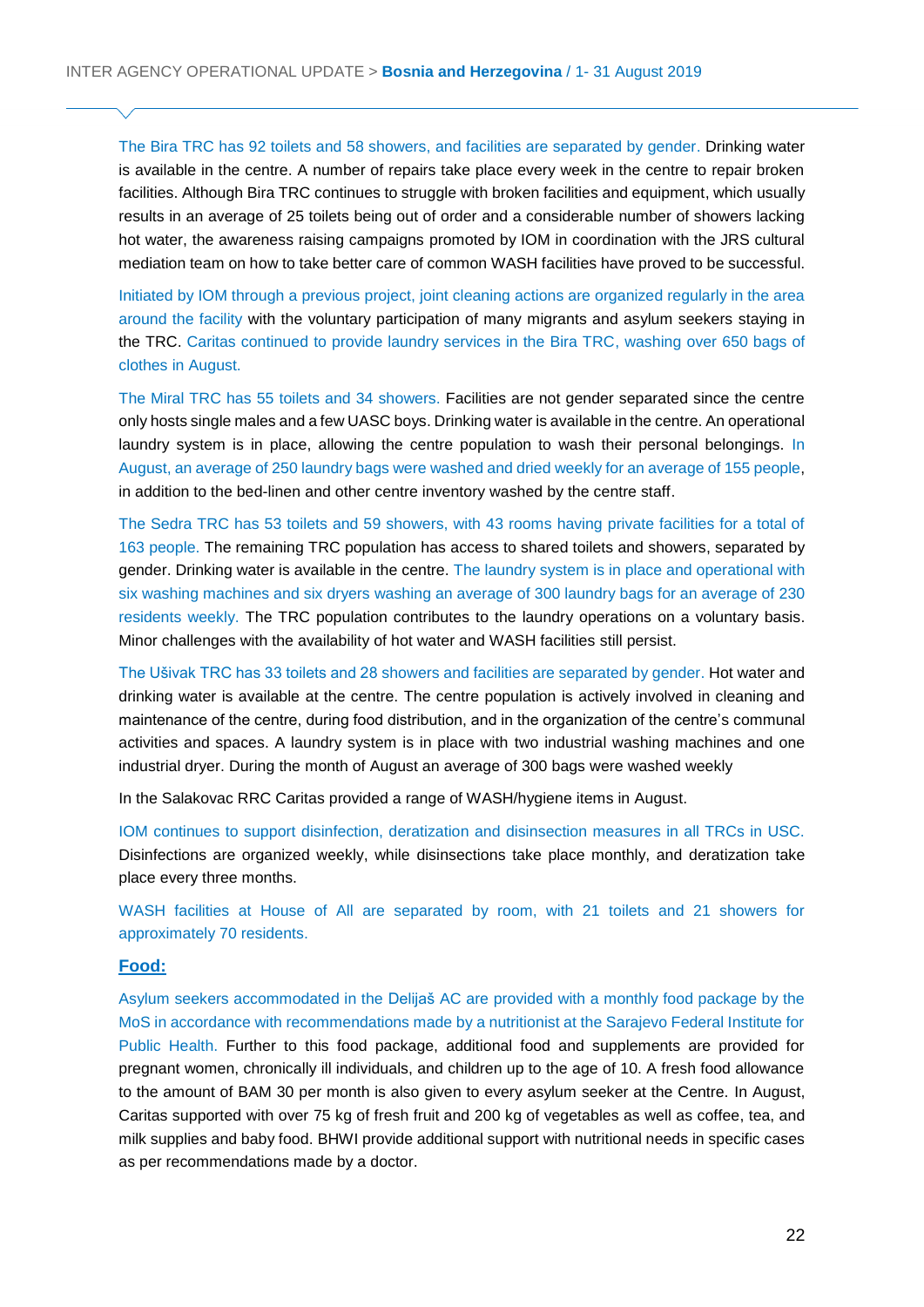The Red Cross Mostar Branch, supported by IOM, prepares and distributes three meals per day to asylum seekers and migrants at the Salakovac RRC. In August, 9,174 meals were provided. BHWI provides additional support with nutritional needs in specific cases as per recommendations made by a doctor. Caritas supported with food babies in coordination with the management of the centre.

In the four TRCs in USC managed by IOM, IOM/the Red Cross (the Bihać and USC branches) continued to support the provision of three meals (breakfast, lunch and dinner) and two fruit snacks per day according to standardized menus ensuring sufficient calorie and nutrition. In August, IOM/the Red Cross provided a total of 16,264 meals in the Borići TRC, 82,321 meals in the Bira TRC, 14,586 meals in the Sedra TRC, and 23,837 meals in the Miral TRC. Meals are prepared and distributed inline with international standards that guarantee sufficient nutritional calorie intake. Meals are prepared on-site at the Sedra, Bira and Miral TRCs. For the Borići TRC, the Red Cross prepares meals at their own premises and transports them to the site.

In the Sedra and Borići TRCs, IOM provides specialized food (gluten-free, vegetarian) to those with specific dietary requirement upon a doctor's recommendation/medical prescription or to those who are vegetarians. School children receive an early breakfast on school-days and additional milk is distributed daily to parents or care-takers of children. A man accommodated in the Sedra TRC who has experience as a chef regularly assists the Red Cross during food preparation in order to together adapt the taste of the food to one that the major part of the centre's population is accustomed to. In the Miral TRC, an individual who has difficulty in eating solid food receives a specialized menu. Additionally, IOM/Red Cross provide food for the families who wait for transportation to Bihać in front of the centre.

Open kitchens equipped by IOM for the centre population to cook their own food are operational in the Miral and Bira TRCs. In the Sedra TRC, the open kitchen became fully operational in August, when works on the boiler were completed. In the Borići TRC, works to establish an open kitchen are ongoing. The centre population is actively involved in keeping these spaces clean. In Bira TRC, one voluntary focal point has been appointed for that purpose.

In the Ušivak TRC, three meals per day (breakfast, lunch and dinner) plus two fruit snacks are prepared and distributed with the support of Pomozi.ba and the EU. Meals are prepared and distributed in-line with international standards that guarantee sufficient nutritional value, variety and a daily calorie intake. More than 41,996 meals were distributed in August. Pomozi.ba does not have the capacity to provide for specialized food for medical cases, or for extra nutritional food for pregnant and lactating women.

Migrants and asylum seekers accommodated by House of All are provided with food such that they can prepare three meals for themselves per day.

Asylum seekers accommodated in the ŽsU protective shelter are provided with groceries such that they can prepare meals for themselves in-line with their own practices and schedules. In August, 1,130 meals and 750 snacks were provided.

UNICEF, in partnership with ŽsU, SOS Children's Villages, and World Vision, operated Mother Baby Corners (MBC) at the Salakovac RRC, and the Ušivak, Borići, Bira, and Sedra TRCs. MBCs provide parents with IYCF counselling, information/awareness raising on breastfeeding and hygiene, psychosocial counselling, and support the provision of infant food and hygiene products. In August,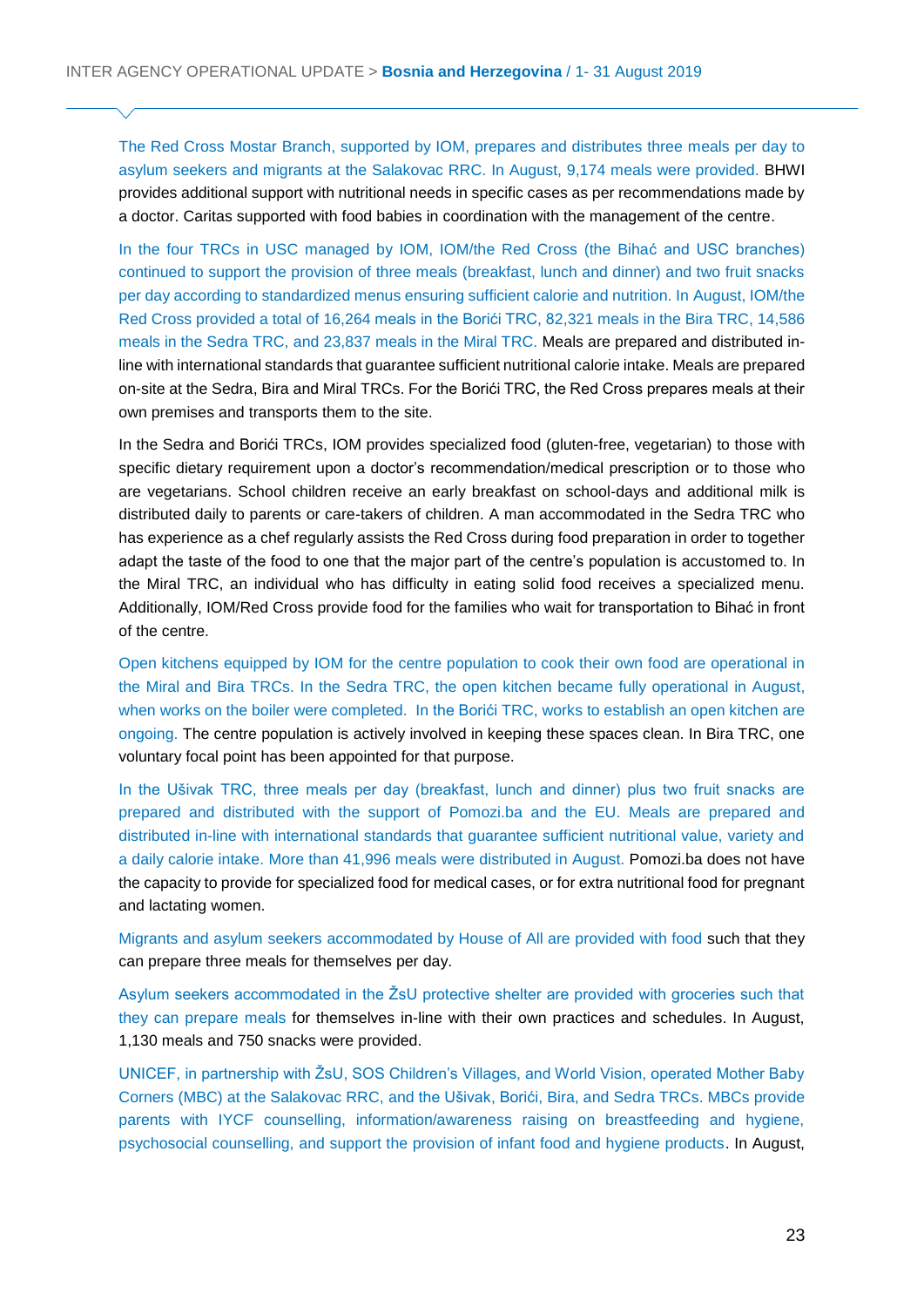a total of 73 mothers, one father, and 82 children under five benefitted from MBC services: nine mothers and 17 children (nine girls and eight boys) at the Salakovac RRC; 30 mothers / one single father and 38 children (16 girls and 22 boys) at the Ušivak TRC; 17 mothers and 17 children (nine girls, eight boys) at the Borići TRC; two mothers and two children (two boys) at the Bira TRC; 15 mothers and 17 children (six girls, 11 boys) at the Sedra TRC. UNICEF and DRC prepared IYCF materials and printed them in English, Arabic, and Persian. The didactic materials were disseminated to target migrants and asylum seekers in TRCs in USC within MBC and medical/paediatric units following parents/caregiver counselling. UNICEF and DRC continue to follow up with IYCF activities and strengthen the capacities of relevant staff.

### **Education and leisure:**

In August, migrant and asylum-seeker children continued participating in education activities and in total 161 children (94 boys and 67 girls) attended a summer school program which ended in on 16 August. Summer school included three days a week in the school facilities, where children learned Bosnian language, geography, history, etc. and two days a week of outdoor activities. As part of the Summer school curriculum, cultural mediators provided basic Arabic, Farsi, and English lessons. Around 197 children are on the lists for school program that will start in September. Further, children attending the CFS in the Bira, Borići, and Sedra TRCs, as well as in protective shelter, participated in educational and creative workshops over the month, provided by ŽsU in partnership with UNICEF.



Asylum seeker children in the Salakovac RRC are still excluded from formal and structured non-formal education, pending approval of the Cantonal Government and for the latter from the MHRR. VP previously submitted appeals to the Ombudsperson and in May received reply that appeals have been submitted to the MoS and the Ministry of Education (MoE) of HNC for further observations. In lieu of approval from the HNC MoE for asylum seeker children to attend school, "My School", a custom education program (attended by 19 children) run by BHWI continued

in August in the Salakovac RRC.

In the Salakovac RRC, BHWI, supported by UNHCR, provide a range of activities, including knitting workshops, women's aerobics, and sports and recreational activities. Childcare services are provided during the aforementioned activities as needed.

In the Delijaš AC, BHWI, supported by UNHCR, provide activities for children and adults, including, educational activities for children with a focus on preparing for school enrolment in the BiH education system, sports and recreational activities and Bosnian/Croatian/Serbian lessons.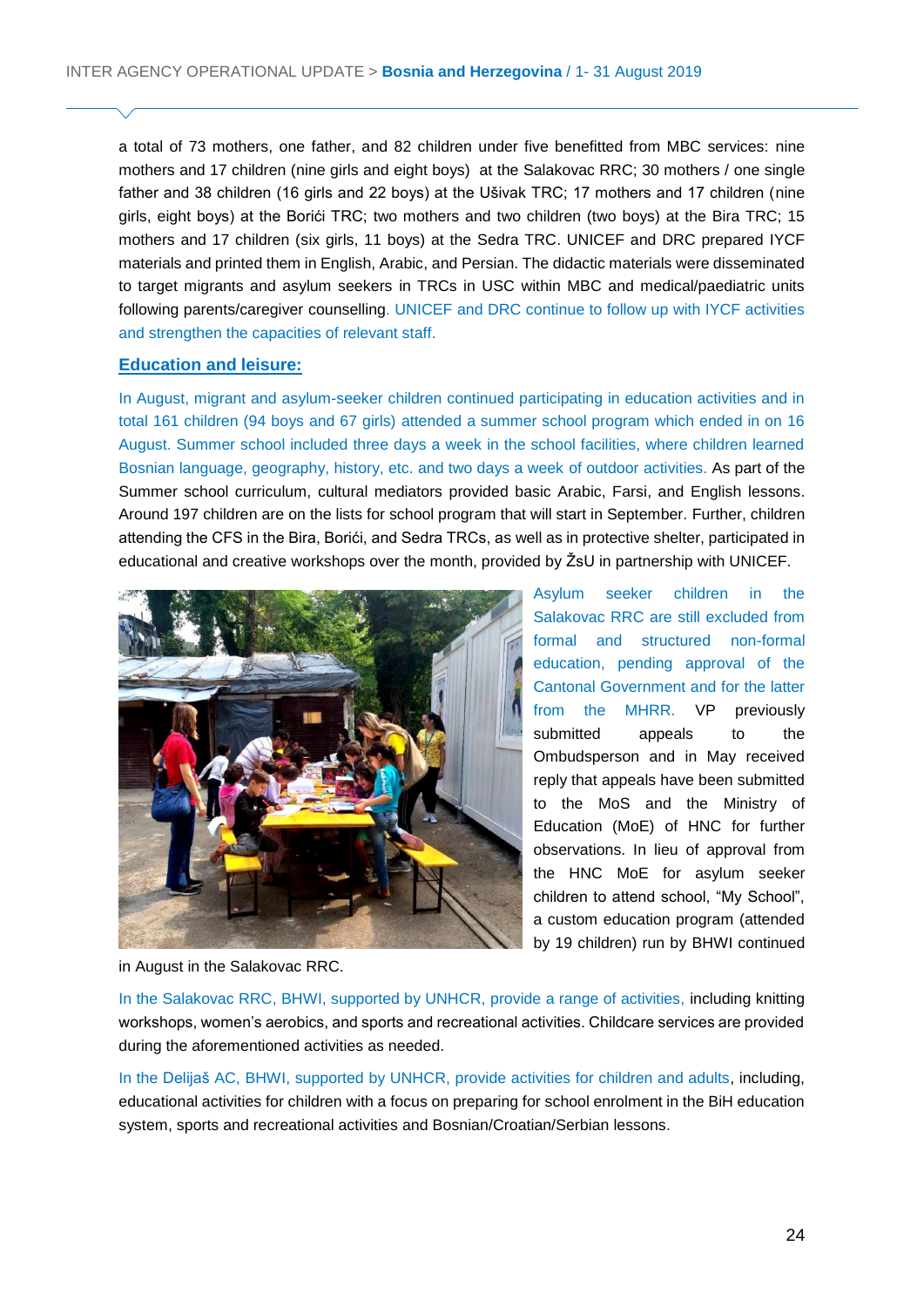In the Ušivak TRC, recreational activities provided by BHWI were affected by the high turnover of people in the TRC. Despite this, a number of activities were organized in smaller groups or on an individual level. These included occupational therapy sessions such as drawing, decoupage, board games, and manicure workshops. In August, IOM organized a tennis, volleyball and chess tournament in Ušivak TRC.

In the Bira TRC, during the month of August, Church World Service (CWS) provided educational and recreational activities. The aim of the activities was to strengthen the capacity of beneficiaries for easier integration into the local community, to contribute to their resilience and to increase their knowledge on the challenges ahead. Additionally, on the 29 and 30 August, CWS Europe organized a GBV and child protection training for team members and the Centre for Social Work.

The Integration Centre Units (ICU) ran by ŽsU, continue to offer a range of intercultural activities in the Sedra TRC and Bira TRCs. The spaces are equipped with computers, board games, playing cards, handicrafts, internet, library, etc. In the Bira TRC in August, 338 men participated in ICU activities. At the Sedra TRC, 171 people (78 women, 93 men) participated in ICU activities. IOM staff continued to organize English classes twice a week in the Miral TRC.

#### **Durable solutions, support to host communities, and social cohesion:**

VP continue to work to address challenges faced by asylum seekers opening bank accounts - related to banks not recognizing asylum seeker cards as valid identification documents - and concluding labour contracts (which require bank accounts to action salary payment) so that asylum seekers who applied for asylum more than nine months  $aqo<sup>2</sup>$  can access the labour market.

UNHCR together with VP BiH continue to provide information and assistance to asylum seekers and refugees regarding the family reunification procedure.

With the support of the EU and the Netherlands, IOM provided more than 407 information sessions in the centres assisted 27 people in returning to their CoO in August.





*<sup>2</sup> Asylum seekers have the right to work in BiH if a decision on their asylum application is not made within nine months and the burden of failure to make a decision cannot be placed on the asylum seeker.*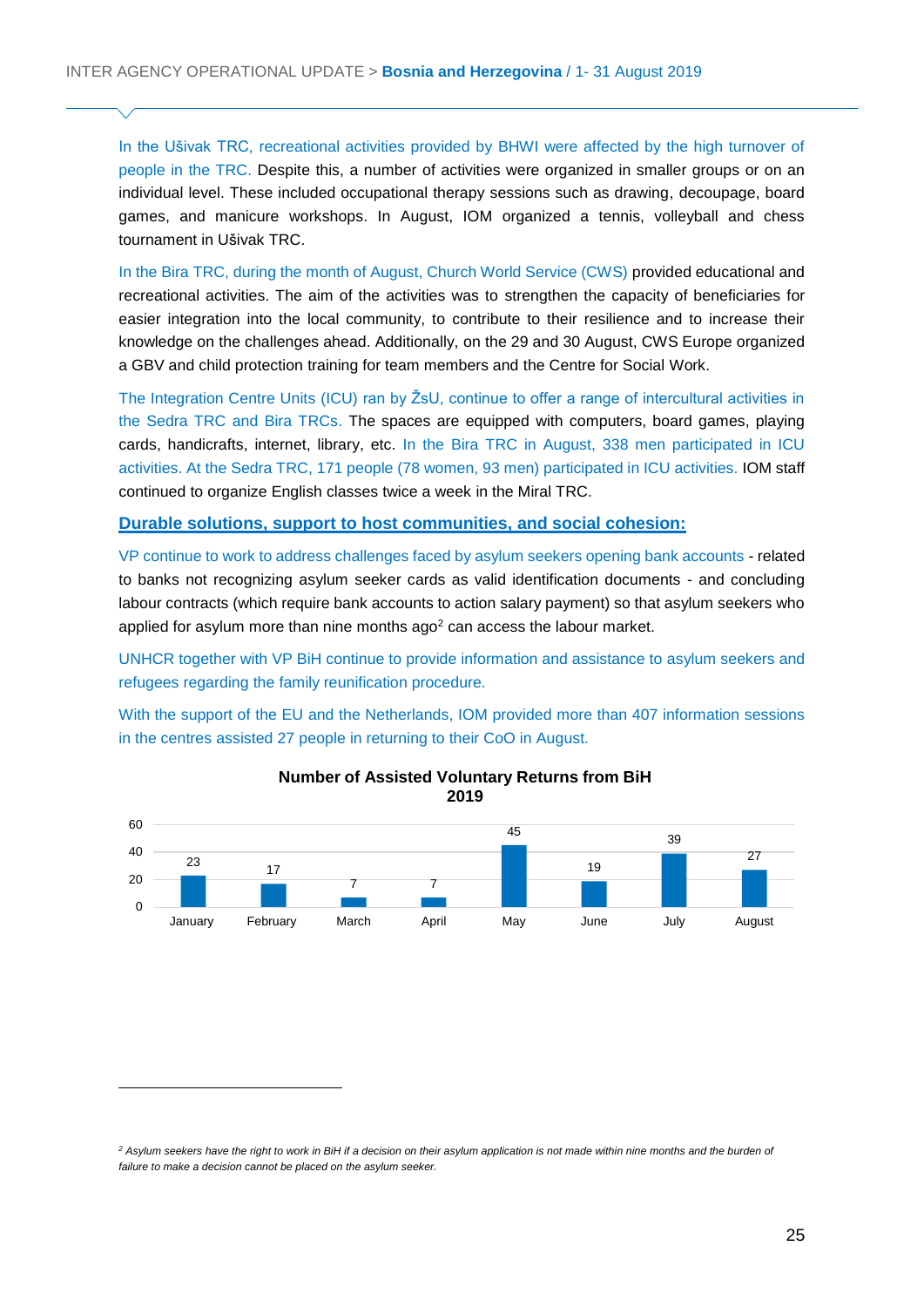

**Top countries of return in August 2019**

IOM provides outreach, dissemination of information, provision of counselling and logistical assistance to return and reintegration applying established eligibility criteria for AVR assistance, as well as for more comprehensive reintegration assistance, implemented consistently by IOM throughout the Western Balkan region. IOM provides operational and logistical support in obtaining travel documents, facilitating fit-to-travel health checks, and providing airline tickets as well as transit assistance as required. IOM AVRR assistance includes limited accommodation while waiting for repatriation (two days for all cases, and for the entire waiting period for vulnerable cases only), support in obtaining travel documents, travel costs, and limited cash-transfer for reinstallation and onward transportation in the country of return. For medical and vulnerable cases, medical costs as well as inkind reintegration assistance in the form of grants for education, training or business start-ups is provided.

The multidisciplinary team by CSW Bihać in cooperation with UNICEF continued organizing activities aimed at social cohesion of UASC and local adolescents.

#### **In terms of other small-scale initiatives:**

- Integration activities for children from the Borići TRC take place at the CFS, including creative reading workshops, illustration, puppet creation, and art.
- The hair dressing salon established in the Sedra TRC by IOM is running with the supervision of ŽsU. The centre population provides hair dressing services.
- IOM organizes weekly "movie nights" for the population of the Miral and Borići TRC. Each week, a movie from a different country is screened in the centres.
- IOM continued with the organization of cooking events in Miral TRC and, during the reporting month, in other TRCs as well, where each national group was provided with ingredients and cooking facilities to prepare traditional dishes from their country. These events help centre residents of different backgrounds to bond and to know each other's cultures through food tasting.
- World Vision provided a range of activities for those in the Ušivak TRC, including non-formal education activities, sports and recreational activities, and an information desk.

#### **Safety and security**

UNDSS provided Country Specific Security Orientation Briefings for new personnel being deployed in USC. Additionally, during the reporting period, UNDSS, provided a one day training for newly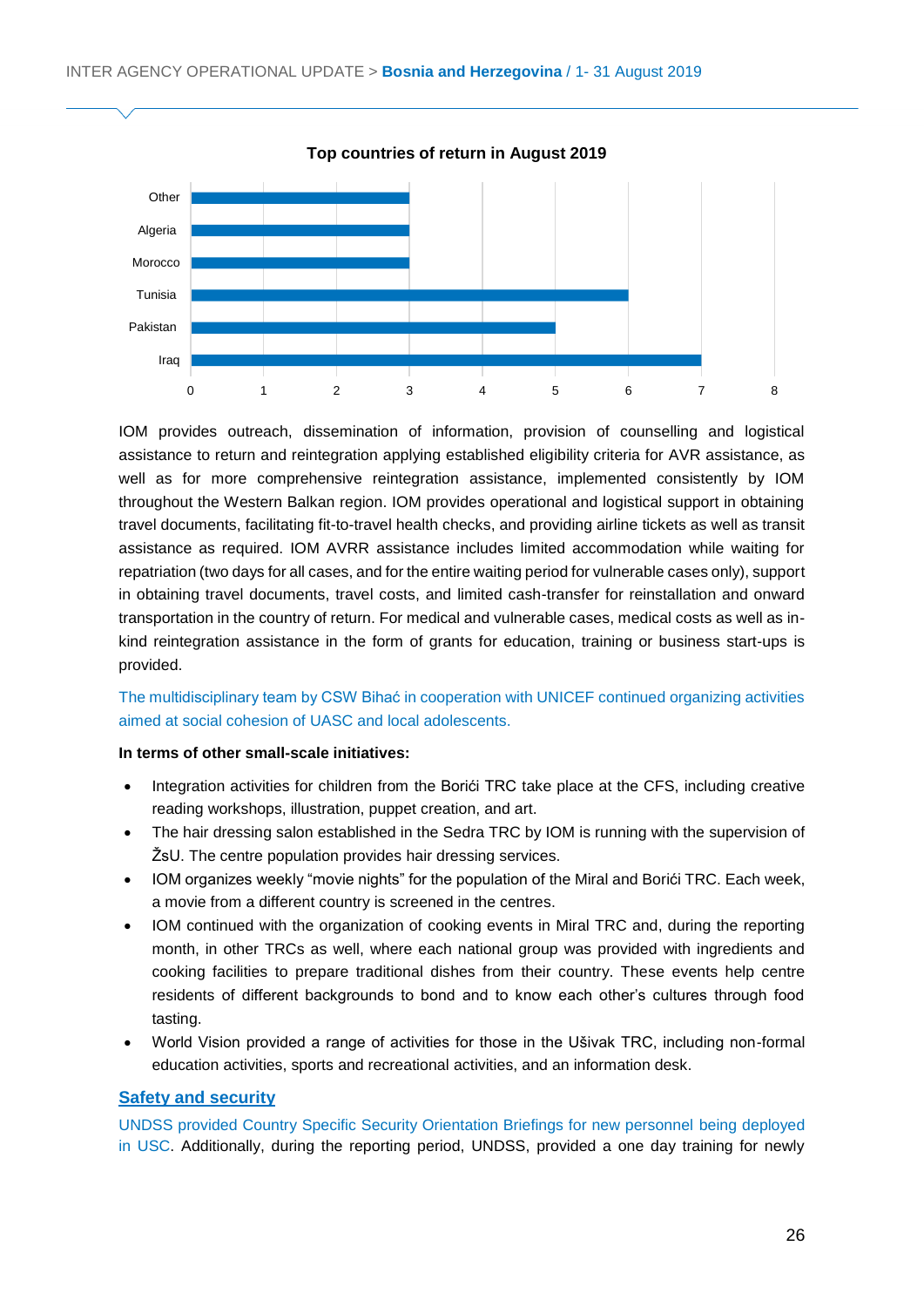appointed IOM Security Assistants in USC TRCs, met with the local police, checked the emergency/evacuation procedures in place in Bira and Bihać

Throughout the month of August, the security situation in all TRCs was relatively stable, with only a few security incidents reported. One of the major incidents in August happened in the Bira TRC when the land owner of the neighbouring area of the TRC complained about the centre's population trespassing his property threating to use fire arms against IOM staff. The IOM personnel as well as staff of partner organizations were instructed to minimize the movements around the centre and to close to the gate.

In August, three people residing in the Bira and Miral TRCs passed away; one resident of the Bira TRC was hit by a train behind the centre, and a few days later another resident died from an infectious disease. Additionally, a body was found by the police department of Velika Kladuša and identified as a resident of the Miral TRC. All cases were reported and are being handled by the local police.

IOM and Security staff are present 24/7 at all TRCs and working to prevent and respond to safety and security risks and incidents. Inspections and internal investigations of thefts and misconduct of the centre population are regularly carried out and video-surveillance or other distant monitoring mechanisms are in place in all centres excluding the Sedra TRC.

The main recurrent security issues relate to tensions and over-crowdedness caused by irregular entrances, fights among the centre population (mostly caused by thefts of money and mobile phones), and abuse of alcohol and drugs. Additional tension deriving from the worry of being relocated to Vučjak sporadically resulted in minor fights and tensions across TRCs in USC.

The hologram stickers introduced in July by IOM on the ID-cards of people accommodated in all four TRCs in USC continue to be gradually introduced as new registrations are made and aim to slowly result in a decrease of people who use fake ID-cards. The largest number of unauthorized entrances during the reporting month were recorded in the Ušivak TRC and contributed to heightened tension, including several fights among the centre population.

IOM formed a Security Unit composed of an IOM staff member appointed as Security Assistant for each centre. Security Assistants oversee the implementation of the Minimal Operating Security Standards and of coordinating all the security procedures.

The first periodical security meeting was held in the IOM office in Bihać in the beginning of August, where representatives of UNSMS organizations and implementing partners gathered. The meeting resulted in constructive discussions and conclusions in favour of commonly defined improvement measures and steps for the safety of all personnel. Later in the month, the second periodical security meeting was held and focused on the appointment of the IP Safety Focal Points and Fire Wardens. The aim of the meetings and of the resulting action plan is to improve the security situation in the area of fire safety, emergency and evacuation, warden system, first aid, transportation and overall safety and security situation.

### **Communication and visibility**

On 27 August IOM organized a roundtable gathering civil protection actors from USC and Hadžići municipality to discuss risks refugees and migrants are exposed to in the areas hosting temporary reception centers and along the migration route and to present the study and recommendations to all relevant institutions with regards to the rapid risk assessment conducted in July by IOM in four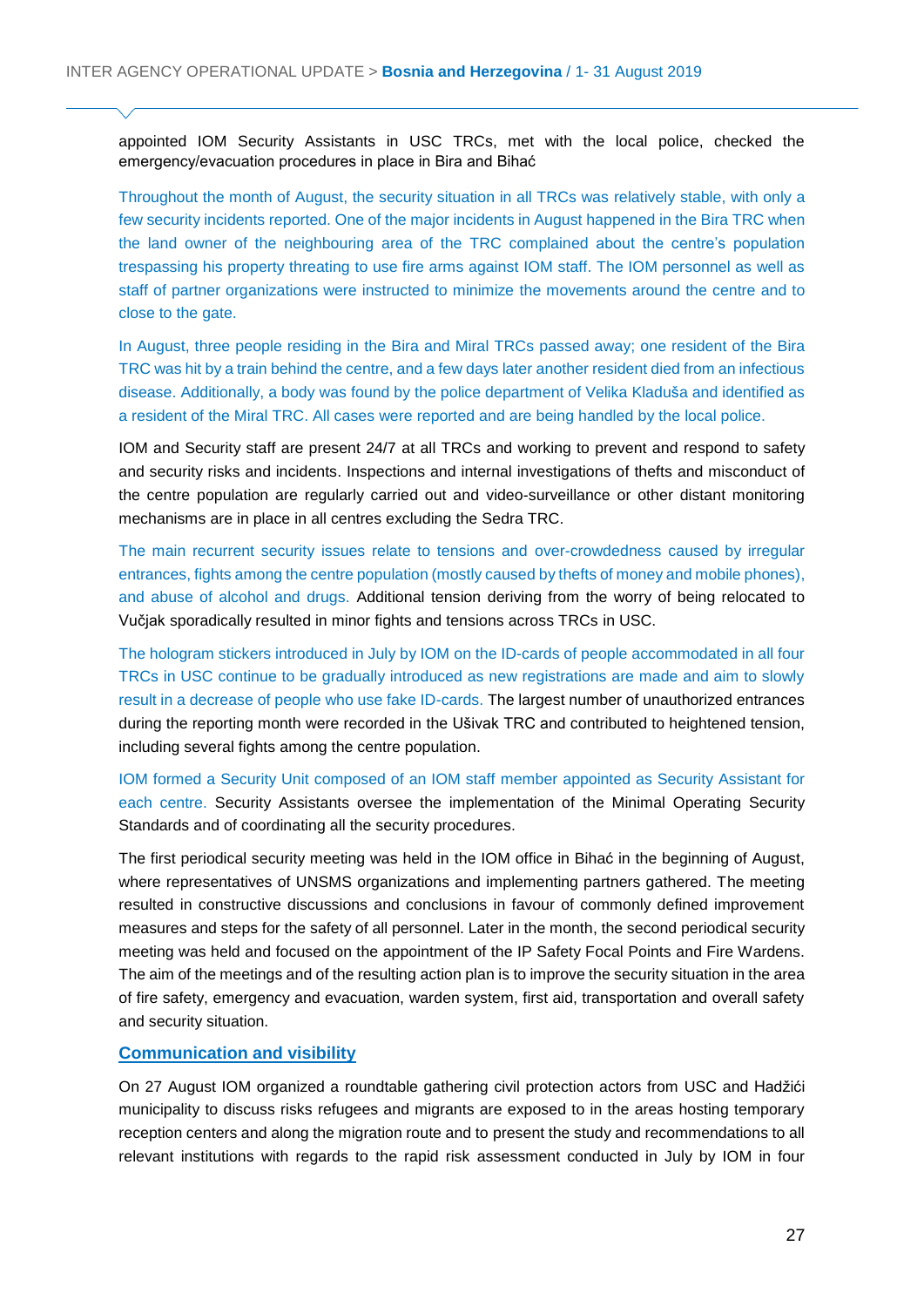locations: Hadžići, Cazin, Bihać, and Velika Kladuša and supported by USAID. The event was attended by an expert from IOM Geneva who worked on the IOM Guidelines to Protect Migrants in Countries Experiencing Conflict or Natural Disasters.

On Eid al-Adha the delegation of the Islamic Community in BiH and the Bihać Mufti visited the Sedra TRC and brought presents for children. For the same occasion TC Bingo donated coffee, tea, sugar, sweets and juices to all TRCs. They also made a donation of blenders, juicers and balls for volleyball, basketball and football for all TRCs.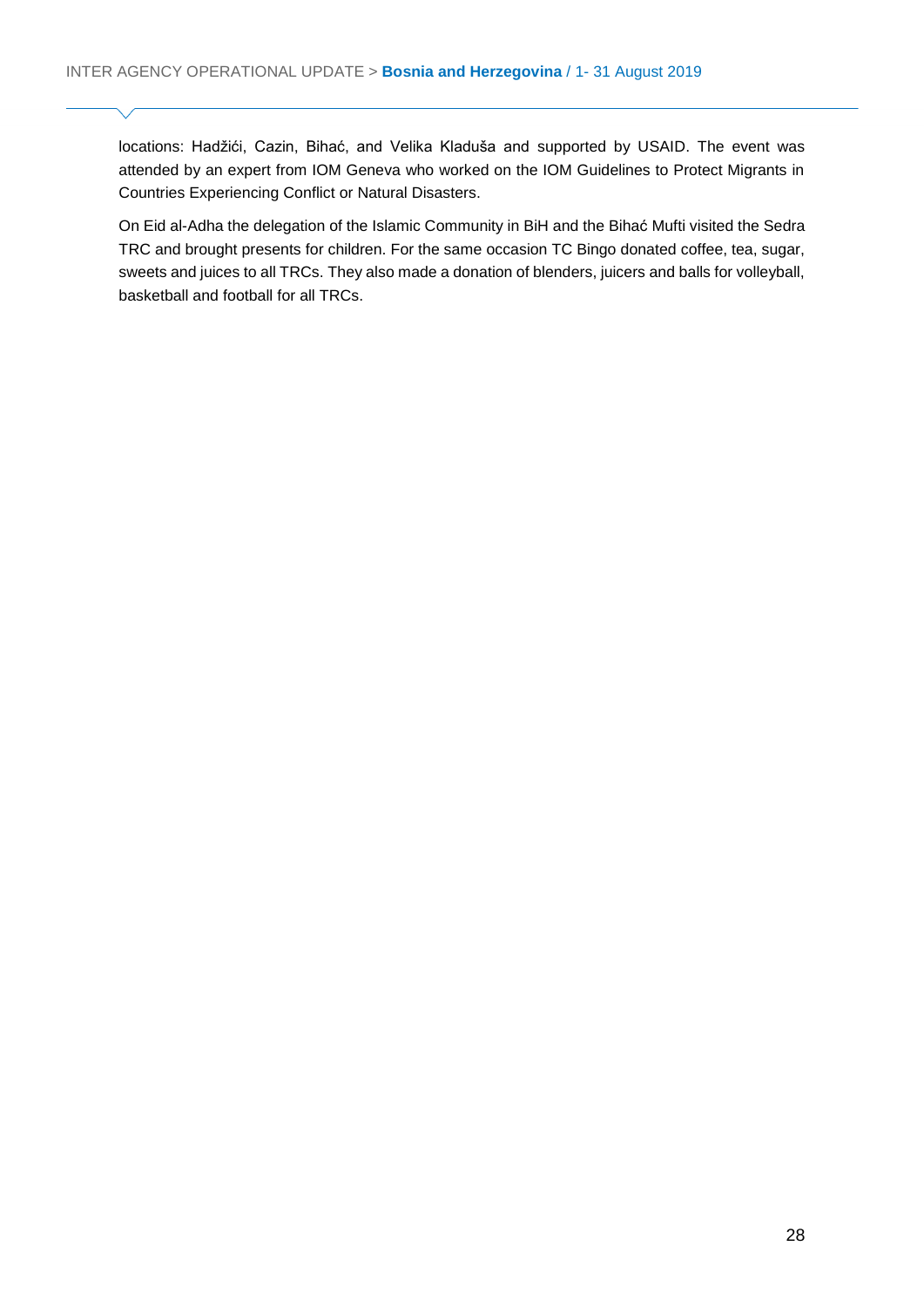# Map of Key Sites and Locations

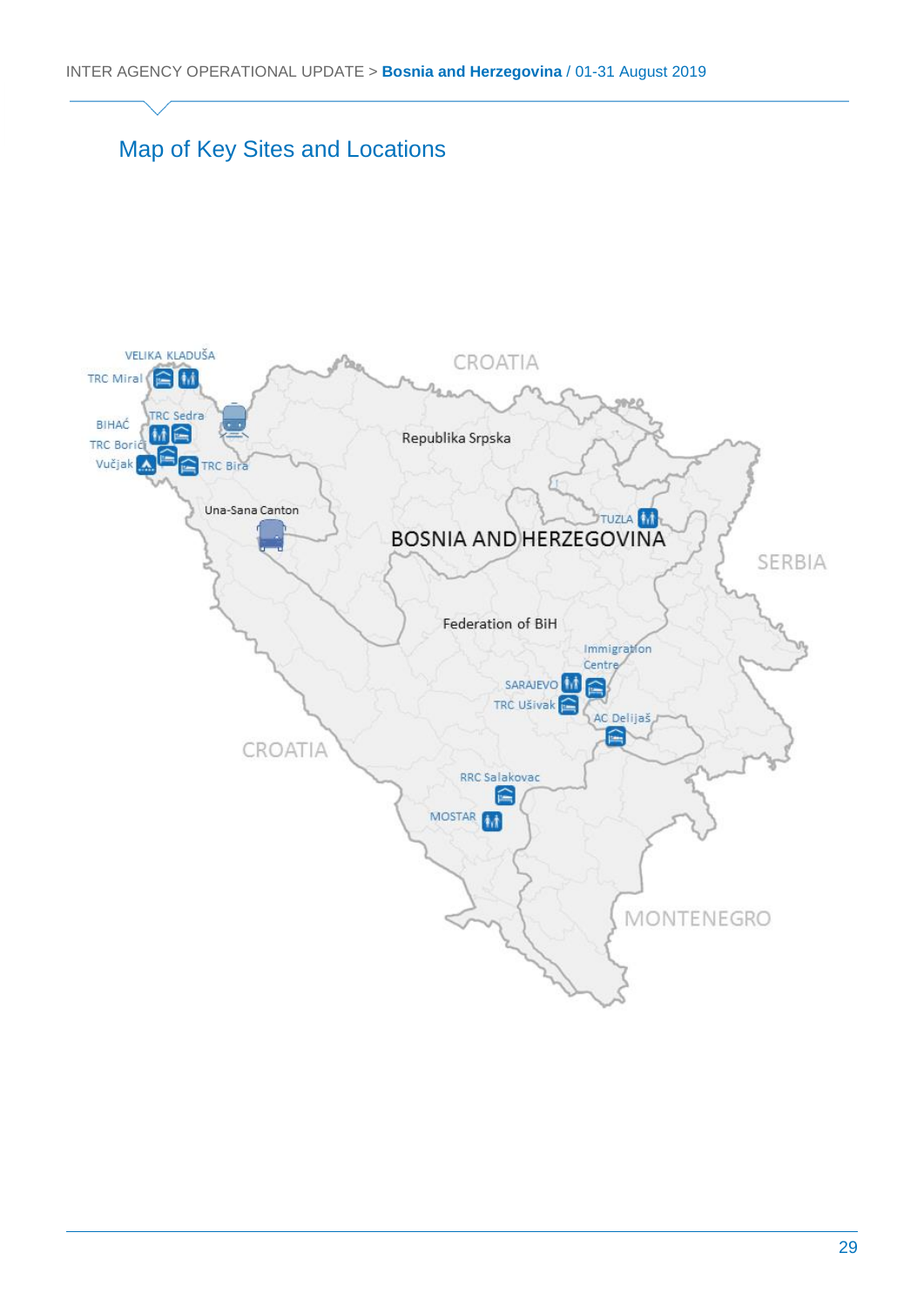| 3W                                                                                                                                                                                                                                                                                            |                                                            |                                                                                |                                                                                  |                                                                           |                                                                          |                                     |                                                                           |                                                 |                                 |                                                 |                                                               |                                                      |                                        |                                  |                                        |               |
|-----------------------------------------------------------------------------------------------------------------------------------------------------------------------------------------------------------------------------------------------------------------------------------------------|------------------------------------------------------------|--------------------------------------------------------------------------------|----------------------------------------------------------------------------------|---------------------------------------------------------------------------|--------------------------------------------------------------------------|-------------------------------------|---------------------------------------------------------------------------|-------------------------------------------------|---------------------------------|-------------------------------------------------|---------------------------------------------------------------|------------------------------------------------------|----------------------------------------|----------------------------------|----------------------------------------|---------------|
| <b>Location</b>                                                                                                                                                                                                                                                                               |                                                            |                                                                                |                                                                                  |                                                                           |                                                                          |                                     |                                                                           |                                                 |                                 |                                                 |                                                               |                                                      |                                        |                                  |                                        |               |
|                                                                                                                                                                                                                                                                                               |                                                            | <b>Una-Sana Canton</b>                                                         |                                                                                  |                                                                           |                                                                          | Sarajevo Canton                     |                                                                           |                                                 |                                 | <b>HNC</b>                                      | Other                                                         |                                                      |                                        |                                  |                                        |               |
|                                                                                                                                                                                                                                                                                               | USC, Other,<br>estimate                                    | Borići TRC,<br>Bihać                                                           | <b>Bihać</b><br>Bira TRC,                                                        | Sedra TRC,<br>Cazin                                                       | Miral TRC,<br>Velika Kladuša                                             | Žene sa Une                         | Ušivak TRC,<br>Hadžići                                                    | House of All                                    | Other,<br>Sarajevo,<br>estimate | Asylum<br>Delijaš<br>Centre                     | Salakovac<br>Refugee RC                                       | Vucjak (not<br>counted in total)                     | Tuzla and<br>Mostar Other,<br>estimate | Immigration<br>Centre            | Awaiting<br>asylum, private<br>accomm. | <b>Totals</b> |
| (Population numbers below are a mixture of estimates and counts, depending on location. The numbers below are the most recent available. It must be kept in<br><b>Key population estimates</b><br>mind that populations at this sites fluctuate on a daily basis and the below is a snapshot) |                                                            |                                                                                |                                                                                  |                                                                           |                                                                          |                                     |                                                                           |                                                 |                                 |                                                 |                                                               |                                                      |                                        |                                  |                                        |               |
| <b>Total Size</b>                                                                                                                                                                                                                                                                             | 3000                                                       | 276                                                                            | 1445                                                                             | 273                                                                       | 574                                                                      | 8                                   | 655                                                                       | 67                                              | 200                             | 23                                              | 58                                                            | 1200                                                 | 250                                    | 48                               | 140                                    | 7,017         |
| Of which, UASC                                                                                                                                                                                                                                                                                | ä,                                                         | 3                                                                              | 157                                                                              | $\overline{4}$                                                            | 12                                                                       | $\mathbf 0$                         | 27                                                                        | $\mathbf 0$                                     |                                 | $\mathbf 0$                                     | $\mathbf 0$                                                   |                                                      | $\sim$                                 |                                  | $\mathbf 0$                            | 203           |
| Of which, children                                                                                                                                                                                                                                                                            | ÷,                                                         | 108                                                                            | 163                                                                              | 115                                                                       | 12                                                                       | 3                                   | 98                                                                        | 24                                              | $\tilde{\phantom{a}}$           | 9                                               | 29                                                            | $\sim$                                               | $\overline{\phantom{a}}$               |                                  | 53                                     | 614           |
| Of which, women & girls                                                                                                                                                                                                                                                                       | $\blacksquare$                                             | 126                                                                            | 9                                                                                | 119                                                                       | $\Omega$                                                                 | $\overline{4}$                      | 49                                                                        | 27                                              | $\sim$                          | 10                                              | 31                                                            | $\sim$                                               | $\sim$                                 |                                  | 55                                     | 430           |
| Of which, single women                                                                                                                                                                                                                                                                        | ÷,                                                         | 16                                                                             | $\mathbf 0$                                                                      | $\overline{7}$                                                            | $\mathbf 0$                                                              | $\overline{1}$                      | $\mathbf{1}$                                                              |                                                 |                                 | $\mathbf{1}$                                    | $\mathbf 0$                                                   |                                                      | ÷,                                     |                                  | 5                                      | 31            |
| Of which, family members                                                                                                                                                                                                                                                                      | ä,                                                         | 247                                                                            | 132                                                                              | 250                                                                       | $\mathbf 0$                                                              | $\overline{4}$                      | 148                                                                       | 67                                              | ÷,                              | 21                                              | 58                                                            | $\sim$                                               | ÷.                                     |                                  | 85                                     | 1012          |
| Of which, asylum seekers                                                                                                                                                                                                                                                                      | ä,                                                         | 47                                                                             | 18                                                                               | 98                                                                        | $\mathbf{1}$                                                             | $\overline{1}$                      | 20                                                                        | 10                                              |                                 | 23                                              | 35                                                            | $\overline{\phantom{a}}$                             | $\sim$                                 | 9                                | 98                                     | 360           |
| Of which, awaiting asylum registration                                                                                                                                                                                                                                                        | $\overline{a}$                                             | 29                                                                             | 515                                                                              | 46                                                                        | 163                                                                      | $\overline{2}$                      | 394                                                                       | 8                                               |                                 | $\Omega$                                        | 23                                                            | $\sim$                                               | $\sim$                                 |                                  | 42                                     | 1222          |
| <b>Sector</b>                                                                                                                                                                                                                                                                                 |                                                            |                                                                                |                                                                                  |                                                                           |                                                                          |                                     |                                                                           |                                                 |                                 |                                                 |                                                               |                                                      |                                        |                                  |                                        |               |
| <b>Shelter</b>                                                                                                                                                                                                                                                                                |                                                            | SFA,<br><b>IOM</b>                                                             | SFA,<br><b>IOM</b>                                                               | <b>IOM</b>                                                                | SFA,<br><b>IOM</b>                                                       | ŽsU/<br><b>UNHCR</b>                | SFA,<br><b>IOM</b>                                                        | HoA                                             | $\overline{\phantom{a}}$        | MoS/AS/<br><b>UNHCR</b>                         | MHRR/<br>MoS/AS/<br><b>UNHCR</b>                              | Emmaus<br>/ MoS/<br><b>UNHCR</b>                     |                                        | MoS, SFA                         |                                        |               |
| <b>Centre Management</b>                                                                                                                                                                                                                                                                      | $\overline{\phantom{a}}$                                   | SFA,<br><b>IOM</b>                                                             | SFA,<br><b>IOM</b>                                                               | SFA,<br><b>IOM</b>                                                        | SFA,<br><b>IOM</b>                                                       | ZsU                                 | SFA,<br><b>IOM</b>                                                        | HoA                                             | $\sim$                          | MoS/AS                                          | MHRR/<br>MoS/AS                                               | Emmaus                                               | $\overline{\phantom{a}}$               | MoS, SFA                         |                                        |               |
| <b>Protection</b>                                                                                                                                                                                                                                                                             | UNHCR/<br>DRC/VP/<br>IOM,<br>CSW,<br>UNICEF/<br><b>StC</b> | UNHCR/<br>DRC/VP<br>UNICEF/<br>ŽsU/StC.<br>IOM,<br>CSW,<br><b>UNFPA</b><br>MdM | UNHCR/<br>DRC/VP,<br>UNICEF/<br>ŽsU/StC,<br>IOM,<br>CSW,<br><b>UNFPA/</b><br>MdM | UNHCR/<br>DRC/VP,<br>UNICEF/<br>ŽsU/StC.<br>IOM,<br>CSW,<br>UNFPA/<br>MdM | UNHCR/<br>DRC/VP,<br>UNICEF/<br>ŽsU/StC,<br>IOM,<br>CSW,<br><b>UNFPA</b> | ŽsU,<br>DRC/<br>VP/UNH<br><b>CR</b> | UNHCR/<br>VP<br>/BHWI/D<br>RC,<br>CSW,<br>UNICEF/<br>SoS/WV<br><b>IOM</b> | HoA,<br>BHWI/<br>VP/<br>UNHCR.<br><b>UNICEF</b> | UNHCR/<br>VP/<br><b>BHWI</b>    | MoS/AS,<br>UNHCR/<br>BHWI/<br>VP,<br><b>CSW</b> | UNHCR/<br>BHWI/V<br>Ρ,<br>UNCEF/<br>WV,<br>IOM,<br><b>CSW</b> | Emmaus<br>UNHCR/<br><b>BHWV</b><br>VP.<br><b>CSW</b> | $\sim$                                 | UNHCR/<br>BHWI/VP,<br><b>CSW</b> | UNHCR/<br>VP/<br><b>BHWI</b>           |               |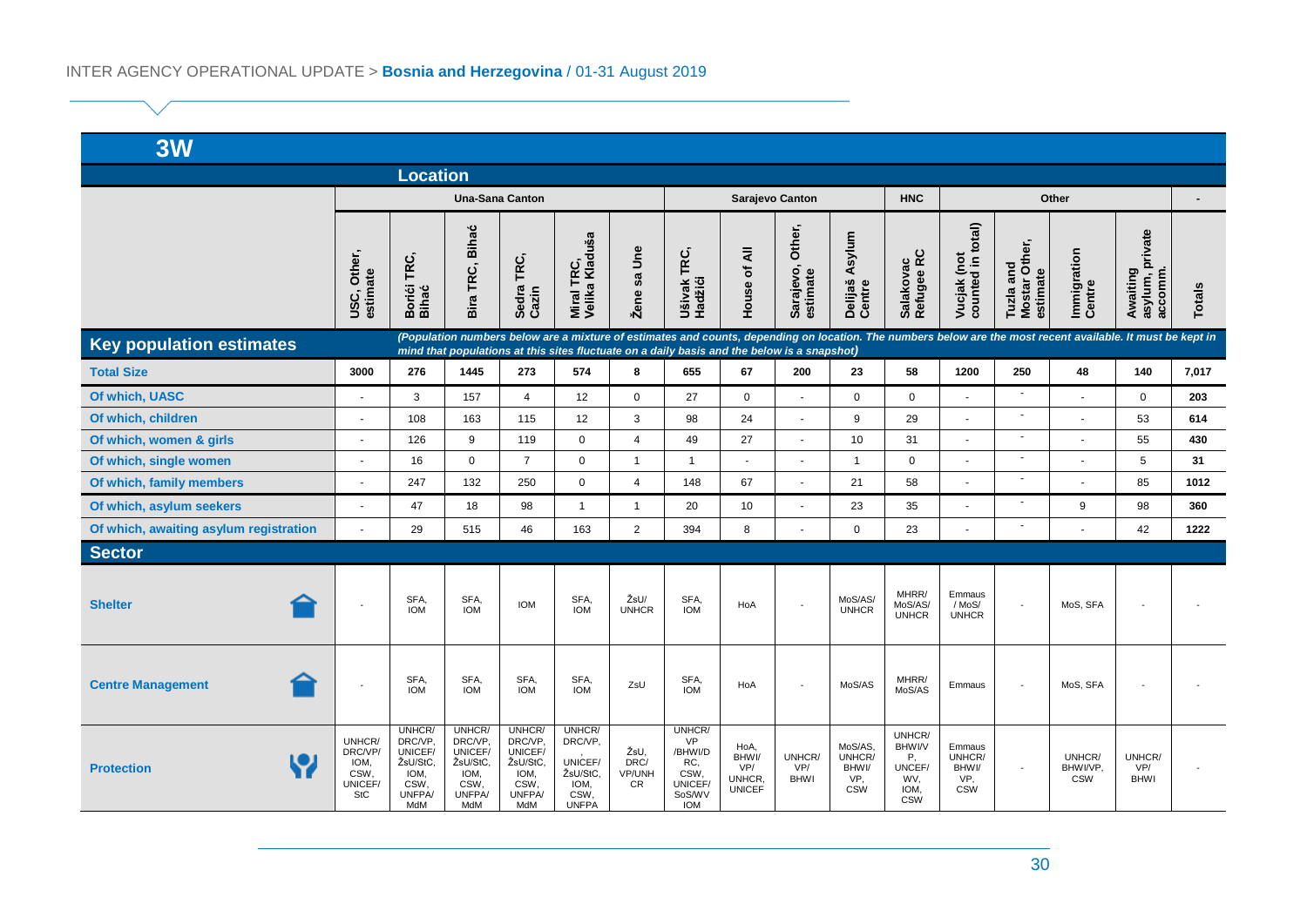#### INTER AGENCY OPERATIONAL UPDATE > **Bosnia and Herzegovina** / 1- 31 August 2019

| <b>Health</b>               | ङ्क             | $\sim$                                          | DRC,<br>JRS,<br>UNICEF.<br>DZ, CH              | DRC.<br>JRS.<br>UNICEF,<br>DZ, CH                             | DRC.<br>JRS,<br>UNICEF,<br>DZ, CH               | DRC,<br>DZ, CH,<br><b>JRS</b>                   | DRC,<br>DZ, CH                           | DRC,<br>UNICEF/<br>WV/SoS,<br>DZ, CH                              | UNICEF/<br>WV/<br>SoS, DZ                    | $\overline{\phantom{a}}$ | MoS/AS/<br>UNHCR,<br>DZ, CH,<br><b>DRC</b> | MoS/AS,<br>UNHCR,<br>DZ, CH,<br>DRC, IO<br>M        | Emmaus                                            |                          | SFA, DZ              |                          |  |
|-----------------------------|-----------------|-------------------------------------------------|------------------------------------------------|---------------------------------------------------------------|-------------------------------------------------|-------------------------------------------------|------------------------------------------|-------------------------------------------------------------------|----------------------------------------------|--------------------------|--------------------------------------------|-----------------------------------------------------|---------------------------------------------------|--------------------------|----------------------|--------------------------|--|
| <b>Non-food items</b>       | <b>NFI</b>      | IOM,<br>UNICEF                                  | CoBRC,<br>IOM,<br>UNFPA,<br>UNICEF/<br>StC/ŽsU | CoBRC,<br>IOM.<br>UNICEF/<br>StC/ŽsU.<br>CSW,<br><b>UNFPA</b> | IOM.<br>UNFPA,<br>UNICEF/<br>StC/ŽsU            | CoBRC,<br><b>IOM</b>                            | ŽsU                                      | IOM,<br>Pomozi,<br>UNHCR,<br>RC,<br>Caritas,<br>UNICEF/<br>SoS/WV | HoA                                          | $\sim$                   | MOS/<br>AS/<br>UNHCR/<br>BHWI,<br>Caritas  | RC,<br>UNHCR/<br>BHWI,<br>UNICEF/<br>WV,<br>Caritas | Emmaus                                            | Emmaus                   | MoS/SFA              |                          |  |
| <b>WASH</b>                 |                 | <b>IOM</b>                                      | <b>IOM</b>                                     | IOM,<br>Caritas                                               | <b>IOM</b>                                      | <b>IOM</b>                                      | ŽsU                                      | <b>IOM</b>                                                        | HoA                                          | Pomozi.<br>ba            | MoS/AS/<br><b>UNHCR</b>                    | MHRR/<br>MoS,<br>UNHCR/<br>BHWI,<br>UNICEF/<br>WV   | Emmaus<br>/ MoS                                   |                          | MoS/SFA              |                          |  |
| <b>Security/Safety</b>      | Ă               | N/A                                             | MoS/<br><b>SFA</b>                             | MoS/<br><b>SFA</b>                                            | MoS/<br><b>SFA</b>                              | MoS/<br><b>SFA</b>                              | ŽsU                                      | MoS/<br><b>SFA</b>                                                | HoA                                          | N/A                      | MoS/AS/<br><b>UNHCR</b>                    | MHRR/<br><b>UNHCR</b>                               | Emmaus<br>MoS                                     |                          | MoS/SFA              |                          |  |
| <b>Transport/ Logistics</b> | $\overline{a}$  | <b>IOM</b>                                      | <b>IOM</b>                                     | <b>IOM</b>                                                    | <b>IOM</b>                                      | <b>IOM</b>                                      | ŽsU,<br><b>IOM</b>                       | IOM,<br>UNHCR/<br><b>BHWI</b>                                     | $\overline{\phantom{a}}$                     | $\sim$                   | MoS/AS/<br>UNHCR/<br>BHWI,<br><b>IOM</b>   | UNHCR/<br>BHWI,<br><b>IOM</b>                       | Emmaus<br>/ MoS,<br>IOM,<br>UNHCR/<br><b>BHWI</b> | $\sim$                   | <b>IOM</b>           |                          |  |
| <b>Administrative/Legal</b> | <b>The Term</b> | MoS/<br>SFA/<br>AS, IOM,<br>UNHCR/<br><b>VP</b> | MoS/<br>SFA,<br>IOM,<br>UNHCR/<br>VP           | MoS/<br>SFA/<br>AS, IOM.<br>UNHCR/<br><b>VP</b>               | MoS/<br>SFA/<br>AS, IOM,<br>UNHCR/<br><b>VP</b> | MoS/<br>SFA/<br>AS, IOM.<br>UNHCR/<br><b>VP</b> | ŽsU, VP                                  | MoS/<br>SFA,<br>IOM,<br>UNHCR/<br><b>VP</b>                       | VP/<br><b>UNHCR</b>                          | $\sim$                   | MoS/AS/<br>UNHCR/<br><b>VP</b>             | MHRR/<br>MoS/SF<br>A/AS,<br>UNHCR/<br><b>VP</b>     | Emmaus<br>UNHCR/<br><b>VP</b>                     |                          | MoS/SFA,<br>UNHCR/VP | VP                       |  |
| <b>Education</b>            | $\Box$          | $\overline{\phantom{a}}$                        | UNICEF/<br>PA/StC/<br>MoE,<br><b>IOM</b>       | UNICEF/<br>PA/StC/<br>MoE,<br>IOM,<br><b>CWS</b>              | UNICEF/<br>PA/StC/<br>MoE,<br><b>IOM</b>        | $\mathcal{L}$                                   | UNICEF/<br>PA/StC/<br>MoE,<br><b>IOM</b> | UNICEF,<br>WV/<br>SoS,<br><b>IOM</b>                              | UNICEF/<br>WV/<br>SoS,<br>HoA,<br><b>IOM</b> | $\blacksquare$           | MoS/AS/<br>UNHCR/<br><b>BHWI</b>           | UNHCR/<br>BHWI,<br>UNICEF/<br>WV                    | Emmaus                                            |                          |                      | $\overline{\phantom{a}}$ |  |
| <b>Food and nutrition</b>   |                 | IOM/<br>CoBRC                                   | IOM/<br>CoBRC,<br>UNICEF/<br>ŽsU/StC           | IOM/<br>CoBRC<br>UNICEF/<br>ŽsU/StC                           | IOM/CR<br>C,<br>UNICEF/<br>ŽsU/StC              | IOM/<br><b>CRC</b>                              | ŽsU                                      | Pomozi.<br>ba, IOM<br>UNICEF/<br>WV/SoS                           | HoA                                          | $\blacksquare$           | MoS/SA/<br>UNHCR,<br>Caritas               | RC/IOM,<br>UNICEF/<br>WV.<br>Caritas                | Emmaus                                            | $\overline{\phantom{a}}$ | MoS/SFA              |                          |  |

Acronyms: AS, Asylum Sector/BHWI, Bosnia and Herzegovina Women's Initiative / CH, Cantonal Hospital / CoBRC, City of Bihać Red Cross / CRC, Cantonal Red Cross / CRS, Catholic Relief Services / CSW, Center for Social Welfar *Žene sa Une.*